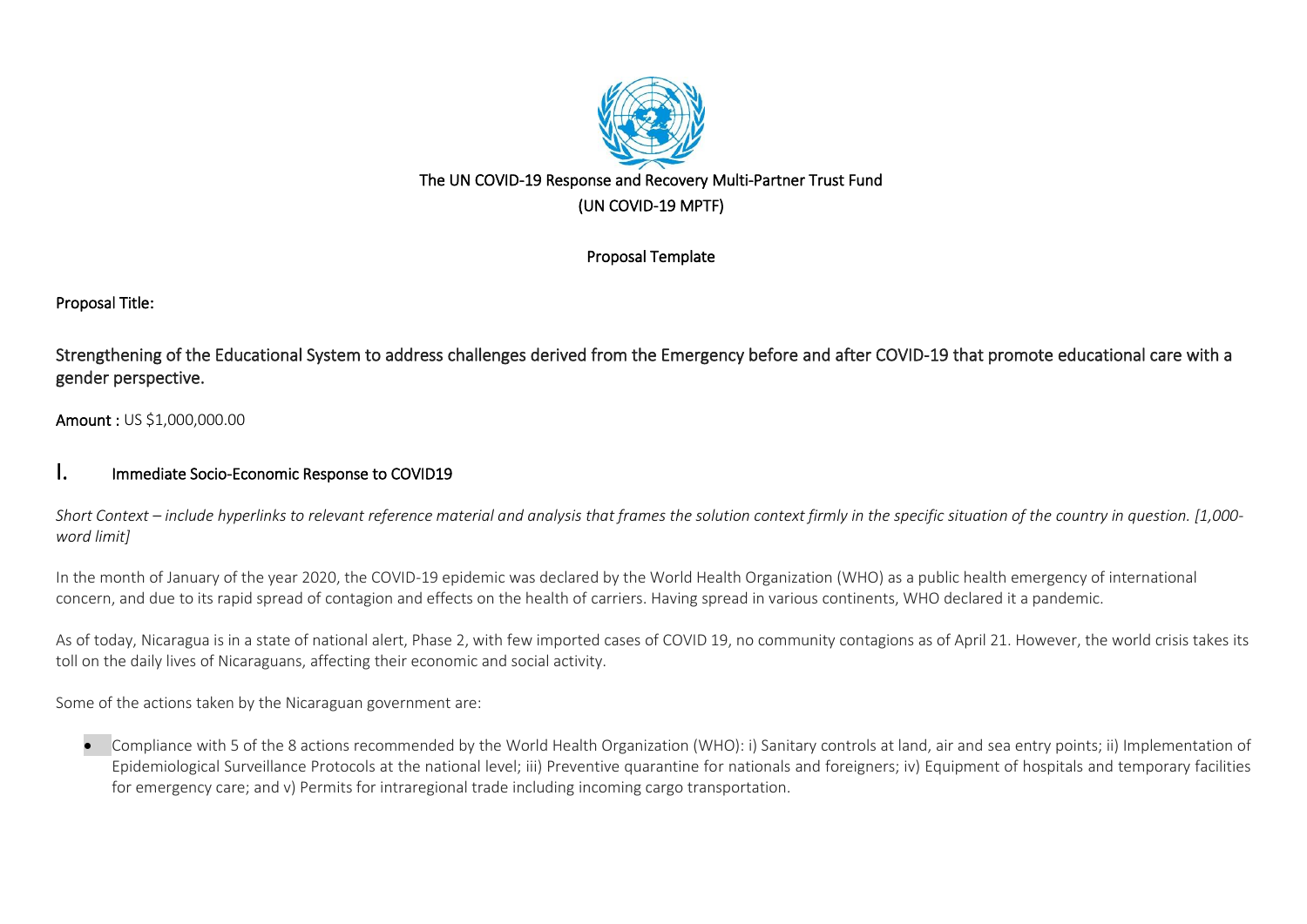• Within the framework of the Central American Integration System (SICA – Spanish acronym), the SICA Regional Contingency Plan against COVID 19 is created, aimed at complementing national efforts for the prevention, containment and treatment of COVID-19, mitigating socio-economic impacts of the pandemic and defining actions that help to confront the emergency situation and the prompt economic and social recovery of the SICA countries.

The Ministry of Education (MINED – Spanish acronym), plays its educational and multiplying role in promoting health and hygiene practices, ensuring conditions that promote educational continuity in any learning setting in Nicaragua. In coordination with the Ministry of Health (MINSA – Spanish acronym), as part of the action protocols at each school, MINED has elaborated and put into action the Guidelines to reinforce the Action Protocol in School for the prevention of COVID-19, and for its immediate application by the educational community. The protocol points out the following: stay permanently informed; ensure healthy and safe educational environments; reinforce hygiene measures in schools; guarantee necessary distance; establish contact with the nearest health post, hospital or MINSA staff; promote hygiene values and healthy habits, among others. Simultaneously, MINED prepares conditions for the eventual attention of the students through different scenarios of distance education, in order to protect the physical and mental health, life and integrity of the educational community, based on guides from the health authority (MINSA). Likewise, with the Comprehensive School Nutrition Program (PINE / MINED), conditions are being prepared to ensure that the school meals received by 1.2 million girls and boys in schools continues to be implemented in any of the educational settings before COVID-19, guaranteeing the right to food of schoolchildren. The commitment of MINED to incorporate gendersensitive actions has been an important factor in determining the success of the educational strategy. This is key to promote sustainable solutions and generate an enabling environment where empowered women can reach their full potential.

To face the challenges generated by COVID-19, MINED has formulated an Educational Attention Plan to face the Crisis by COVID 19, aligned with the Education Plan 2017-2021, guaranteeing compliance with the right to quality education especially for the most vulnerable populations, through the strengthening of the institution's capacity to provide the educational service in any condition that the context requires, including strengthening the capacity to direct distance learning processes, ensuring access to clean water and sanitation, with healthy environments that provide well-being to children and adolescents, and to the educational community as a whole. The plan is structured in 4 stages:

#### • Stage 1: Prevention:

Schools are open, taking into account the guidelines established in the protocol of action for schools to prevent COVID-19 that includes preventive health education, communication with families and practice of healthy hygiene habits. During this phase, MINED is also preparing conditions for the scenario of distance education if necessary.

• Stage 2: Non-classroom education:

This stage will be implemented in the event that the country reaches phase 3 of COVID-19, for which MINED is preparing to minimize the negative impact of this pandemic, organizing communication between the key players in education to ensure the educational continuity of girls, boys, adolescents, youth and adults who transit through the Basic and Secondary education, making sure that nobody is left behind.

• Stage 3: Mitigating the effects:

At this stage, MINED will promote the returning of as many students as possible to the classrooms, catching up of those who have completely disconnected from the educational system and providing socio-emotional support to the educational community. Among the actions planned are: a national campaign for cleaning and decorating schools, fumigation and disinfection of schools, house-to-house awareness days and monitoring of students at homes by phone calls.

• Stage 4: Resilience:

The Ministry of Education has determined a series of actions to help children and the educational community in general emotionally affected, providing socio-emotional support to families and students in order to face the crisis. To ensure the learning continuing, technological infrastructure and technological capacities of teachers and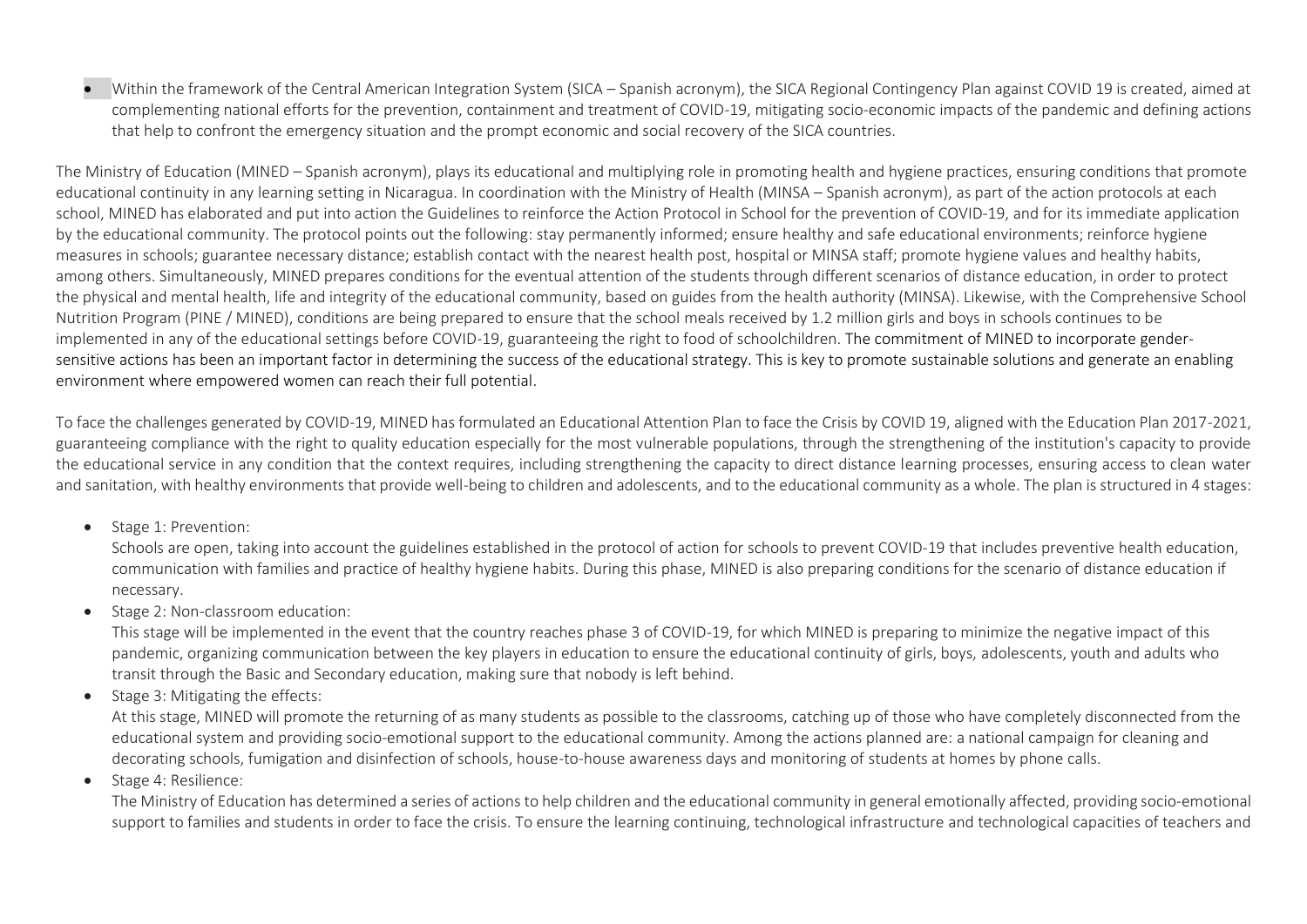students will be strengthened; The hygienic conditions of the schools will be improved, and work will be done on the appropriation of preventive health measures that allow the educational community to be prepared for any eventuality.

Stages 3 and 4 aim to make the educational system better, so that when normalcy is back, the educational community finds a much better education service, where children learn better, feel more protected and participate more in every day decisions tat affect their lives at school, their family and community environments.

MINED efforts place paramount importance on the achievement of agenda 2030, and in the current context; SDG 3, 4, 5 and 6; seeking to ensure access to quality inclusive education to the most vulnerable groups, particularly girls, adolescent and adult women, whose needs in terms of health and hygiene services, socioemotional wellbeing and access to technology are considered. Gender priorities are established in the Human Development National Plan 2018-2021. For this, MINED relies on, among other things, on establishing alliances with the international community and striving for aligning all cooperation efforts to few but critical areas. Current support is coming from the Global Partnership for Education, the United Nations System and other bilateral partners, who have agreed to support teacher preparation, safe school environments, hygiene and provision of water and sanitation as well as incorporating technology for an effective coordination during emergency times.

# II. Solutions proposed

#### *Please provide a summary of the proposal. [1,000-word limit]*

Nicaragua's proposal for the United Nations Trust Fund for Response and Recovery to COVID 19, for US \$ 1.0 million, responds to the Educational Attention Plan to face the Crisis derived from COVID 19. The aim is to contribute to develop a stronger education system that could effectively cope up with any emergency in the future without compromising its ultimate goal to ensure quality education to all, under any circumstance. The solutions proposed are:

#### 1. Strengthening teaching skills for effective curricular adaptation

Within the permanent Training and Updating strategy for teachers, MINED would aim to strengthen the competencies of teachers, for the implementation of effective methodologies for curricular adaptation. How to prioritize and adapt content, based on individual differences, student learning styles and paces, taking into account available educational and technological resources, in the particular situation in which they find themselves as an effect of the pandemic crisis, and also in any eventuality that interrupts the development of educational plans and programs in the future. Emphasis will be given to curricular content that will open up girl's active participation in sports, art, social projects, technology and entrepreneurship projects.

#### 2. Psycho-emotional care for children and the educational community in general

In order to meet the socio-emotional needs of children and adolescents, as well as the rest of the members of the educational community to try to mitigate the impact of the crisis caused by covid19, MINED proposes the development of technical teaching capacities, through workshops on methodologies for socio-emotional support. Actions for socio-emotional support will focus on strengthening institutional responsibility oriented to an integrated approach, with a focus on law, participation, people-centered, transformative, as proposed by the national regulatory framework, including: gender equality, the leading role of women and girls,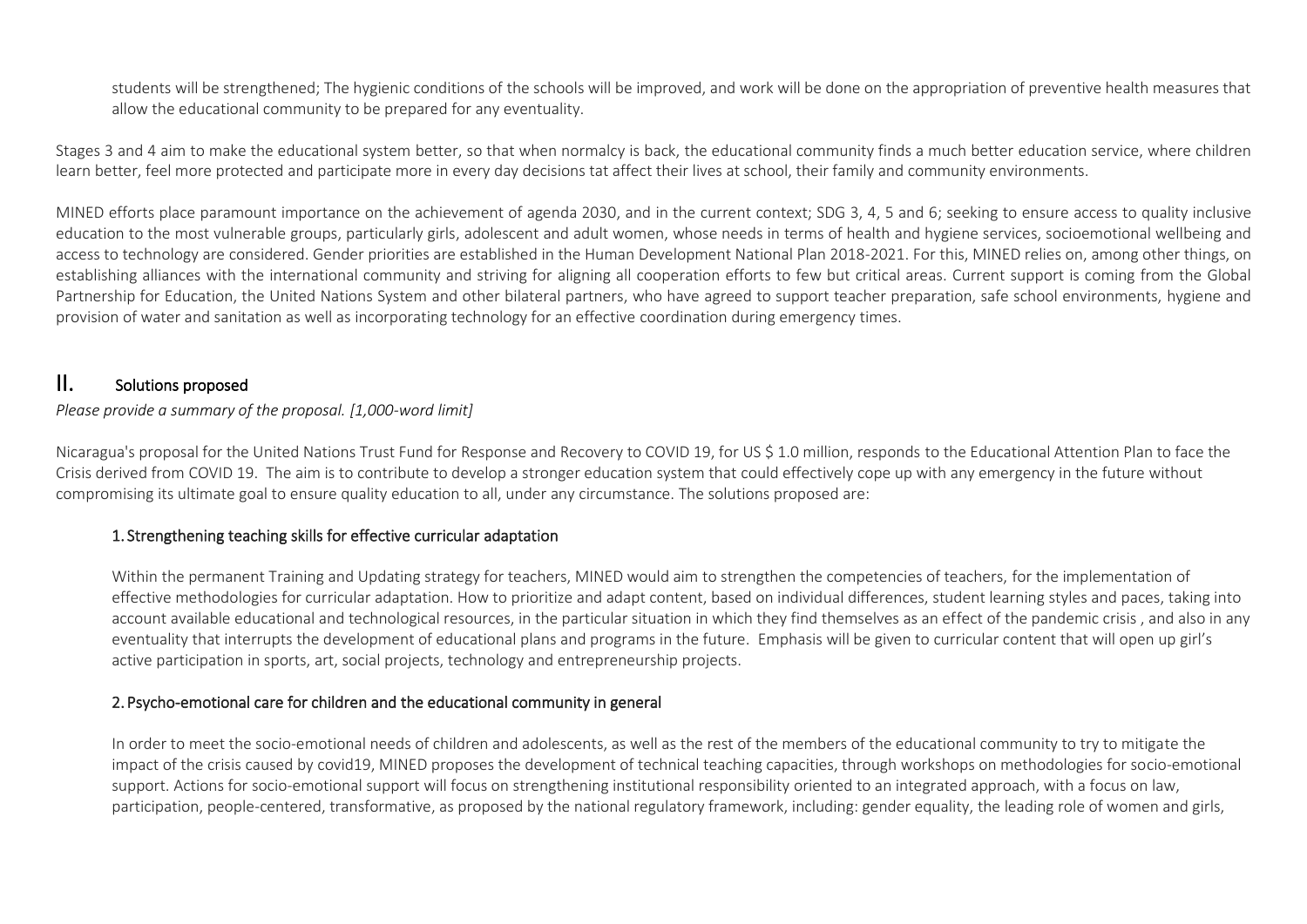prevention of violence, socio-emotional support for the reintegration of pregnant teenagers. This all aims to contribute to positively impact on social relations in the family unit as well as in schools and communities, with the realization that girls and women are equal members of society.

#### 3. Strengthening the communication, planning, monitoring and evaluation capacity of the different levels of educational management

With the acquisition of a subscription to the cloud platform for videoconference administration and management, with a capacity of 180 rooms, the departmental and municipal education offices will be integrated into the virtual network, improving communication, monitoring and evaluation of the education management leaders at different levels. In the framework of the institutional plan before COVID-19, it is necessary to guarantee coordination in a safe, effective way and minimizing the risks of contagion, which is why information and communication technologies are an alternative that effectively supports the objectives of educational continuity in the context of the crisis.

#### 4. Strengthening the capacity for communication, planning, monitoring and evaluation of educational management in the Municipal education offices

The Ministry of Education aims to expand technological communication capabilities, and to strengthen 125 municipal education offices with the provision of technological kits (laptop, data show and speakers), allowing the administration of videoconference sessions, based on communication with the other levels of the educational management, as well as to guide efforts for educational care in any setting with an emphasis on the COVID-19 context, at the municipal and school level. Women teachers and pedagogical advisers mostly will use this technological infrastructure, contributing to reduce the digital gaps that is traditionally seen between men and women. More than 80% of education staff is made of women.

#### 5. Improving access to drinking water for the well-being of girls, boys and women and men of schools' educational community

Of the 9,105 educational centers in the country, 3,057 have drinking water access constrains. Of these, 625 will be served by the project. Internal water storage will be improved, with six 20-liter containers and two 240-liter containers at each center, placed at waist height, adapted with a tap for hand washing. This will contribute to the promotion of hygiene and preventive health before COVID-19. In addition, a basic filter will be built at each site (pit of approximately 0.50 cubic meters, filled with 1 layer of sand and 1 layer of river or gravel, with plants with deep roots), which will contribute to the management of wastewater from the washing of hands and the reduction of diseases foci.

In 40 of the 625 school that do not have potable water, a 21-meter deep well (on average) will be drilled, equipped with a rope pump, with a 2,500-liter elevated tank and with sodium hypochlorite for disinfection of water. Due to present relevant role of women in schools, having water at school will reduce the risk of harassment and sexual violence for girls and women (female students, teachers and mothers)

#### 6. Improve hygiene and sanitary conditions in schools and in the storage and preparation of school meals

MINED, in the face of the COVID-19 pandemic, has among its goals to improve the hygienic-sanitary conditions of teachers and schoolchildren and CAE (school feeding committee) members, especially for mothers and fathers participating on meal cooking, also taking measures to prevent contagion during the preparation and handling of school meal. 3,100 hygiene kits will be provided consisting of 4 bath soaps, 2 paper towel rolls, 1 gallon of chlorine and 1 20-unit mask box, for the practice of preventive hygiene and health habits, applying the hand washing recommendations and use of masks to decrease the risk of transmission of COVID-19. Each kit is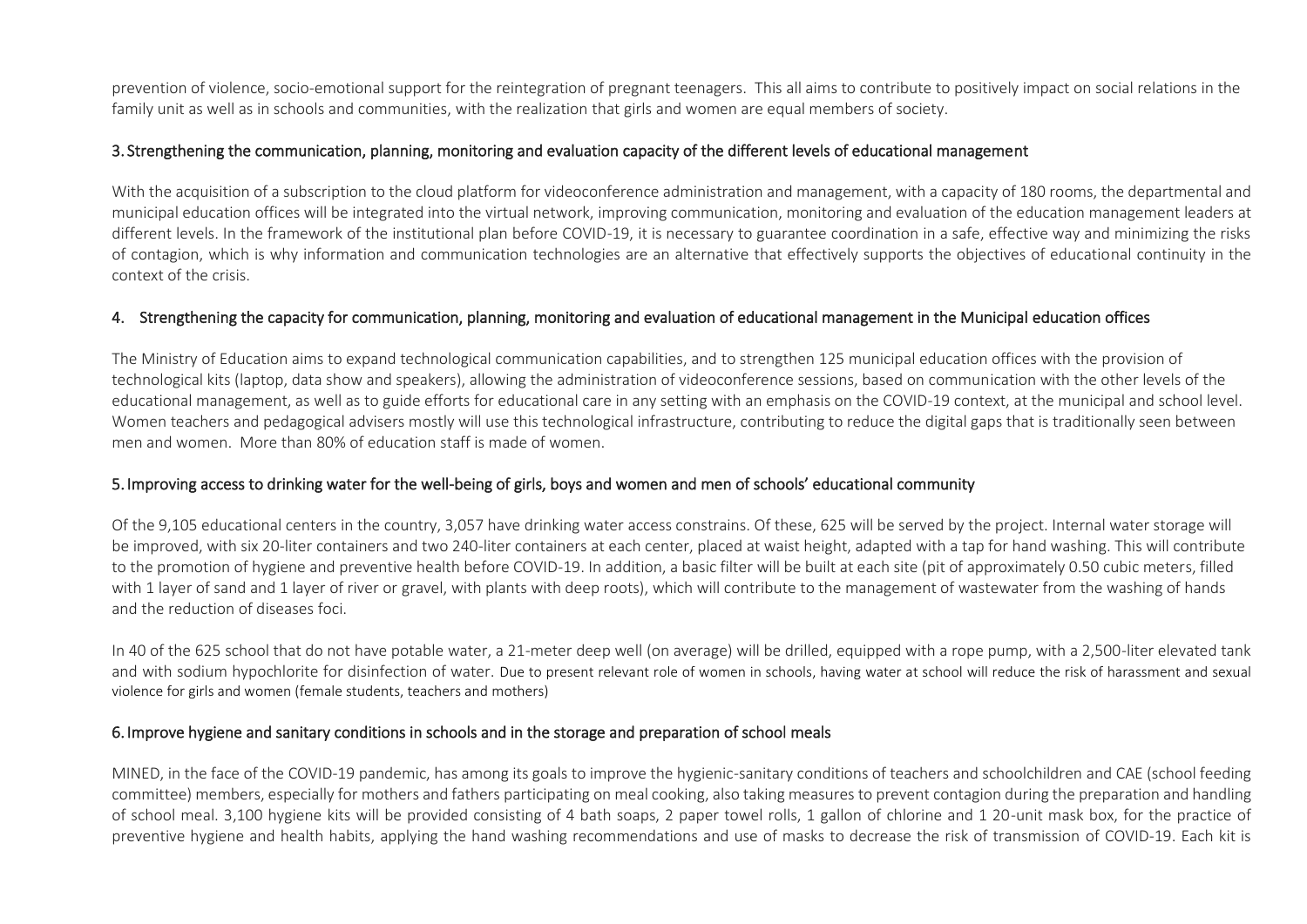intended for 4 teachers, totaling 12,400 teachers as direct beneficiaries, 80% of them women. 625 kits for preparing and delivering meals, consisting of plastic containers with a 50-pound lid, for food storage (rice, beans, cereal and corn / wheat flour whose original packages have been opened for use in preparing a school meal) will be delivered; also, soap and paper towels, for the use of those who prepare the school meal. This solution will also improve the nutritional and food security for girls and boys, as well food safety at schools.

As seen, investing in developing human technical capacities (teachers´ pedagogical approaches to curriculum, hygiene habits by the educational community, technological literacy) as well as in education infrastructure (technological infrastructure, water and sanitation infrastructure, hygiene infrastructure) will make the education system stronger, more flexible, more inclusive, not only to respond to covid19, but also, for the immediate and long run, as the system will be better equipped to service education to children in various contexts.

# III. What is the specific need/problem the intervention seeks to address?

*Summarize the problem. Apply [a gender lens](https://www.unwomen.org/en/news/stories/2020/3/news-checklist-for-covid-19-response-by-ded-regner) to the analysis and description of the problem. [1,500-word limit]* 

Some 1,800,000 children and adolescents<sup>1</sup> attend preschool, primary and secondary classes. The Nicaraguan educational system sees the need to reinforce its structures and operations, to guarantee access to quality education in a new, different, and unexpected scenario for these children. The percentage of school attendance, according to anecdotal data, has decreased considerably. Teachers strive to maintain learning processes at all costs, to avoid a high dropout rate and the consequent loss of interest in the school. Alternative options are sought so that students continue their learning processes, and that school lag does not limit opportunities, particularly for the most vulnerable groups.

• *Children and adolescents have a significant gap in the pace of learning due to the special situation caused by the crisis, which has forced them to stay home and alter their study routine. Prioritization of content is required in order to advance in the development of basic skills in the short term*.

The pandemic has caused a special emergency that disrupts all spheres of daily life. Basic and secondary education, aimed at children, one of the most vulnerable groups in society, has been especially affected by the need for families to protect themselves. Children attend school irregularly, if they are not permanently absent from the classroom. This situation could worsen if the school closes and the institution switches to a distance education modality. A distance education brings its own challenges, which can also affect the lack of motivation for study and the consequent school dropout. Girls would be affected, as they generally take on household chores while staying at home. Similarly, girls are the most vulnerable to sexual abuse in the family surroundings. To make education more relevant for children in these circumstances, it is necessary that teachers prioritize curriculum content, and that the selected content be pedagogically mediated in the most appropriate way, considering special conditions. It is required to work with teachers in the development of these capacities, and in the provision of tools and materials that help them to work with pertinent curricular adjustments.

With the project, in the teacher training process, 5,500 (10%) teachers would be provided with the manual "Curriculum Adaptation Strategy". These teachers, in turn, would be training 57,500 (100%) teachers from all over the country.

 $1.52\%$  of children in schools are female students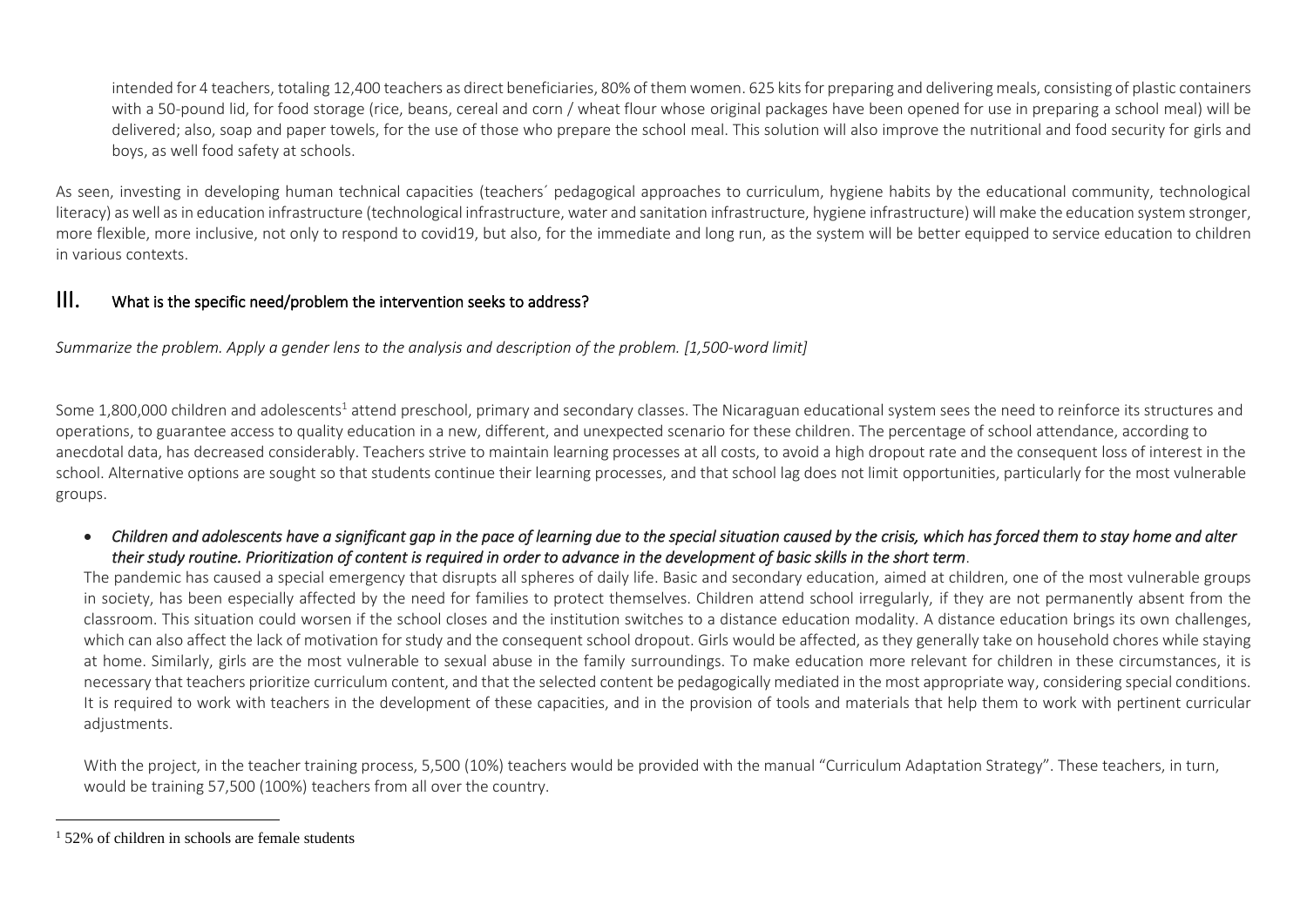#### • *Children and adolescents have had their lives altered, due to the conditions of isolation, self-confinement, school drop-out imposed by the crisis, and the disinformation to which they are exposed, causing a negative impact on their emotional health.*

The pandemic has forced families to take extreme protection measures, even in Nicaragua, where the impact of the infection is minimal according to official information. Many children are not happy locked up in their homes, unable to go to school, and listening to caregivers and in the media about the fears caused by the spread of the pandemic in the world. Children have passed, from one moment to the next, from a situation of relative peace and tranquility, to a state of permanent alert, where shaking hands is strictly prohibited. The effect on children's emotional health is unpredictable, and all necessary measures will have to be taken to help them develop defense and resilience mechanisms that restore their security and confidence in themselves, their caregivers and the environment in which they live.

With the project, in the teacher training process, 5,500 (10%) teachers would be provided with a "Psychosocial support" manual. These teachers would share knowledge with the volunteer movement of the Educational Communities Counseling Strategy, for psychosocial support of the entire educational community (currently more than 160,000 volunteers make up the movement of the Educational Communities Counseling).

#### • *MINED requires improving its ability to guide distance education modality efforts, with a more adequate use of technology*

Distance education is not only an option in the context of the crisis caused by covid19. It is an alternative, even in normal situations, to reach the most vulnerable populations, who, for one reason or another, cannot access the regular forms of education. MINED has a network of departmental and municipal offices that administer the educational function throughout the country, of which only about 20% have the appropriate technology to connect and carry out various functions (communication, training, monitoring, evaluation) remotely. In the current context, technology plays an important role in making timely decisions, which could save lives, and in the educational context, saving lives is keeping children in the system, to ensure them a better future. MINED does not have the minimum resources necessary to ensure that all its personnel access timely and quality information in real time.

This project requires the acquisition of a cloud platform subscription for videoconference administration and management (180 rooms), as well as the provision of technology kits to 125 municipal education offices (78% of the education offices that need to be interconnected; up to 80% of teachers are women, who with this solution will improve their knowledge and access to CIT).

### • *A good percentage of the country's schools do not have a permanent and safe supply of drinking water, which hinders the school and personal hygiene activities that are vital in the context of the covid-19 pandemic*

The closure of schools has not been justified in the case of Nicaragua. The crisis is still in phase 2. Schools continue to operate, teachers continue to report to their centers, and the student population continues attending classes. In this reality, it is essential that the educational community that still converges in schools can practice basic hygiene measures to prevent possible infections. The problem is that, in both urban and rural schools, the provision of drinking water is still a challenge and a burden to girls and women, not so much because of the lack of resources in the communities, but because of the lack of adequate infrastructure that guarantees service in the schools. Investing in improving access to drinking water in schools remains a first-rate need, and in the context of the pandemic, a major obligation. Water carrying is also time-consuming activity for girls and women and increases their potential risk to harassment and sexual violence.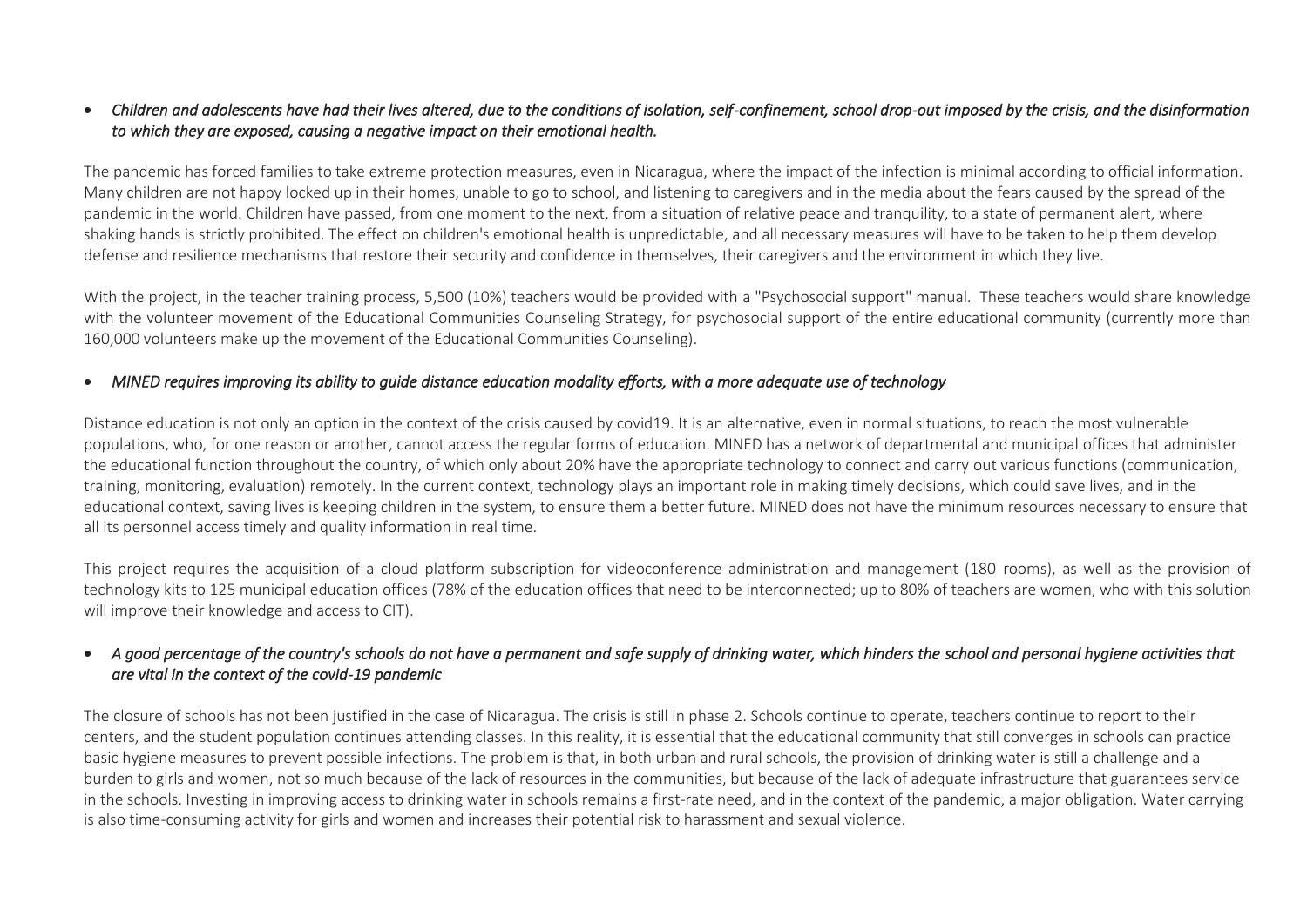Of the 9,105 (100%) schools nationwide, there are 3,057 (34%) that require access to safe water, of which 700 (8%) will be prioritized with the project to provide them with containers for water storage and construction of 40 wells. These actions are aligned with MINED's educational strategies, such as the Beautiful, Clean and Safe Schools Program (BLS) that promotes the participation of the educational community (principals, teachers, students, parents); in care and maintenance activities of the schools through cleaning days, care of green areas, care of natural resources, hand washing, school gardens, among others.

## • *The crisis caused by covid-19 and other health problems impose the need to improve hygiene practices associated with the distribution of school meals, a basic element that contributes to improving the nutrition of girls and boys and has a positive impact on school retention.*

Nearly 1,200,000 students receive a school meal as an action that contributes to improving children's nutrition, and an incentive for the family, especially those with limited resources, to keep their children in school. Fathers and mothers contribute with their participation in the preparation of the school meal. The preparation of the meal requires kitchen supplies that ensure proper food handling and food security for children consumption. Unfortunately for parents (mostly women) who cook school meals and for school community in general, many schools lack the basic utensils to store and process meal foods. A significant investment is needed to equip schools with tools that guarantee the proper handling of food, ensuring food safety.

The project aims to provide basic hygiene kits for 12,400 teachers (40% of the need to be covered) and basic kits for the storage, preparation and distribution of school meals that will guarantee the healthy consumption of food, in 625 schools (8% of total schools and 23% of centers with drinking water supply needs). These actions are also aligned with the Beautiful, Clean and Safe Schools Program (BLS).

# IV. How does this collaborative programme solve the challenge? Please describe your theory of change.

*Describe programme approaches, methods, and theory of change, and explain why they are the appropriate response to the problem. State results and interim solution(s) you*  are proposing. Please highlight how the solution(s) is data driven; if it employs any innovative approaches; if it applies [a human rights-based approach](https://www.ohchr.org/EN/NewsEvents/Pages/COVID19Guidance.aspx)<sup>2</sup> and how is it based on *the principle of "build back better". [1,500 word limit] .*

In the current context, the pandemic caused by covid19, which affects all countries, and Nicaragua is no exception, the education of more than 1,800,000 children and adolescents (of which 52% are girls and adolescent girls and women) at the preschool, primary and secondary levels is threatened. The Nicaraguan education system sees the need to strengthen its structures and operations, to guarantee access to quality and equitable education in new, different, and unexpected scenarios, Despite the fact that the pandemic has not hit the Nicaraguan society as bad a it has done in other countries (# of people affected and loss of human lives), still the impact on a socio-emotional level, exacerbated by social networks and the international media, is taking its toll. In education, the school attendance rate has decreased considerably. School is not safe. Teachers, of which some 80% are women, strive to maintain learning processes at all costs, to avoid a high dropout rate and the consequent loss of interest in the school. Alternative options are sought so that students continue their learning processes, and that school lag does not limit opportunities, particularly for the most vulnerable groups, including and of utmost importance, girls and adolescent girls.

<sup>&</sup>lt;sup>2</sup> Please refer to OHCHR COVID19 Guidance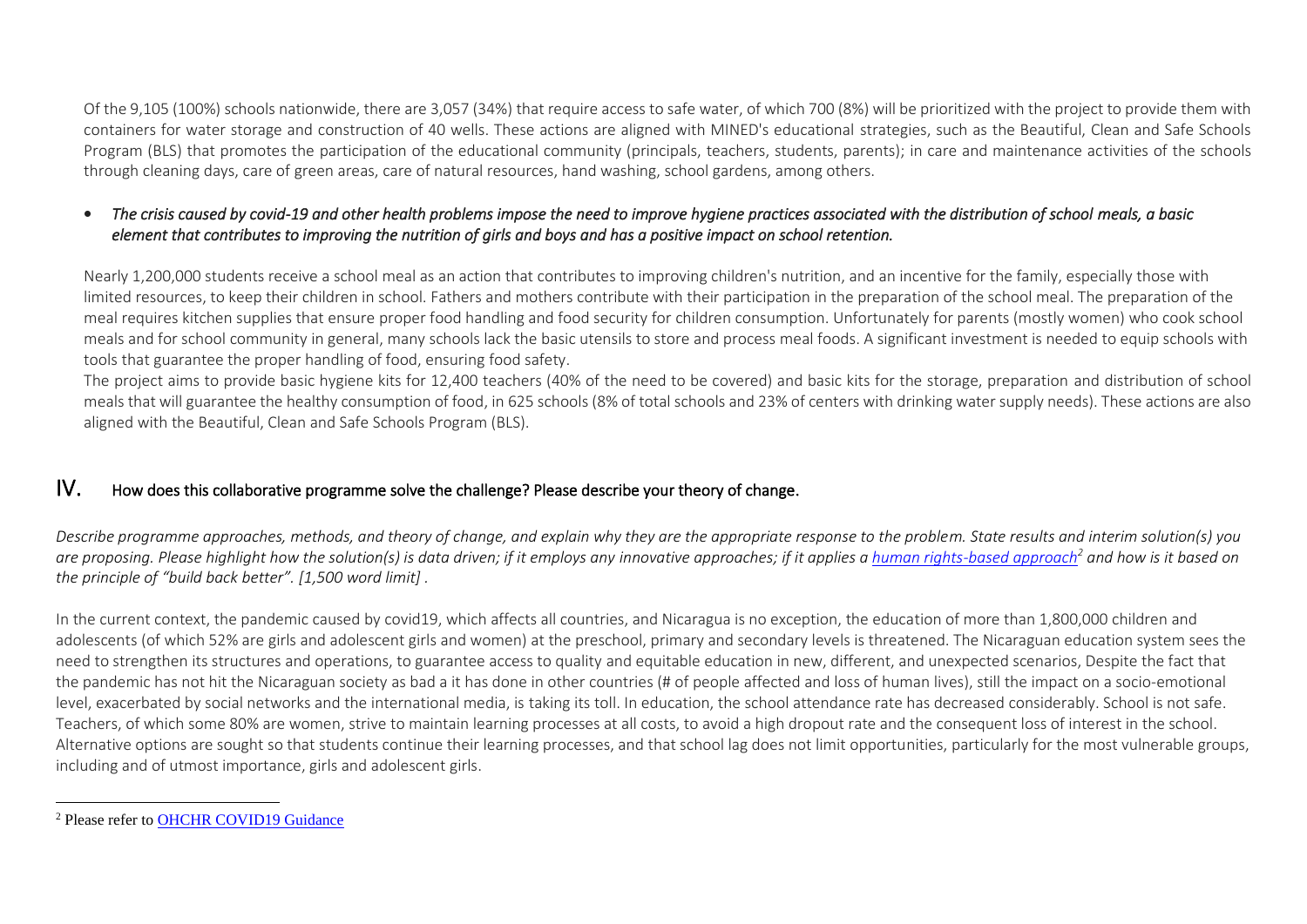In this context, some of the needs that can be addressed immediately, and that will have their immediate, medium and long-term impact on the educational system and its ability to respond to this and other emergencies, are identified:

- 1. Girls, boys and adolescents have a significant gap in the pace of learning due to the special situation caused by the crisis, which has forced them to stay at home and alter their study routine. Prioritization of content is required in order to advance in the development of basic skills in the short term. The impact of no schooling is more severe in the case of girls, as no school only imposes domestic chores on their shoulders.
- 2. Children and adolescents have had their lives altered, due to the conditions of isolation, self-confinement, school dropout imposed by the crisis, and the disinformation to which they are exposed, causing a negative impact on their emotional health. Girls are especially vulnerable in confined conditions, due to sexual and other forms of violence.
- 3. MINED needs to improve its ability to direct efforts in the distance education modality, with a more adequate use of technology. This requires developing women teachers' skills to technology, something to which they are traditionally less exposed.
- 4. A good percentage of the country's schools do not have a permanent and safe supply of drinking water, which hinders the school and personal hygiene activities that are vital in the context of the covid-19 pandemic
- 5. The crisis caused by covid-19 and other health problems impose the need to improve hygiene practices associated with the distribution of school meals, a basic element that contributes to improving the nutrition of children and has a positive impact on school retention. Women are traditionally the ones involved in school meals preparation and distribution. Involving men in the task should be promoted.

Among the strategies that will be used to satisfy the identified needs, are:

- Equipment and provision of basic supplies: aiming at the best disposition of MINED to direct educational efforts through virtual channels and to promote more effectively an eventual distance education.
- Development of technical capacities: of the teaching and administrative personnel of MINED, to manage technology and improve their capacities in caring for children in special times of emergency.
- Participation of the educational community: an essential element, at all moments of school life: in the accompaniment of learning processes both in the classroom and in eventual distance education from home, in the care and management of school infrastructure, specifically infrastructure in water and sanitation, in the management and preparation of school meals, etc.
- A gender focus: all program interventions will be looked at from the gender perspective, ensuring that gender considerations are taken into account with securing access to services, training and other actions intended to empower particularly girls and women in schools, families and communities.

In line with the needs that the program intends to solve, the following immediate results are proposed:

1. Teachers put into practice a school curriculum adapted to the particular / special situation, which prioritizes the basic and fundamental contents that can guarantee the educational continuity of the students. Contents that contribute to address girl needs and wellbeing should be prioritized.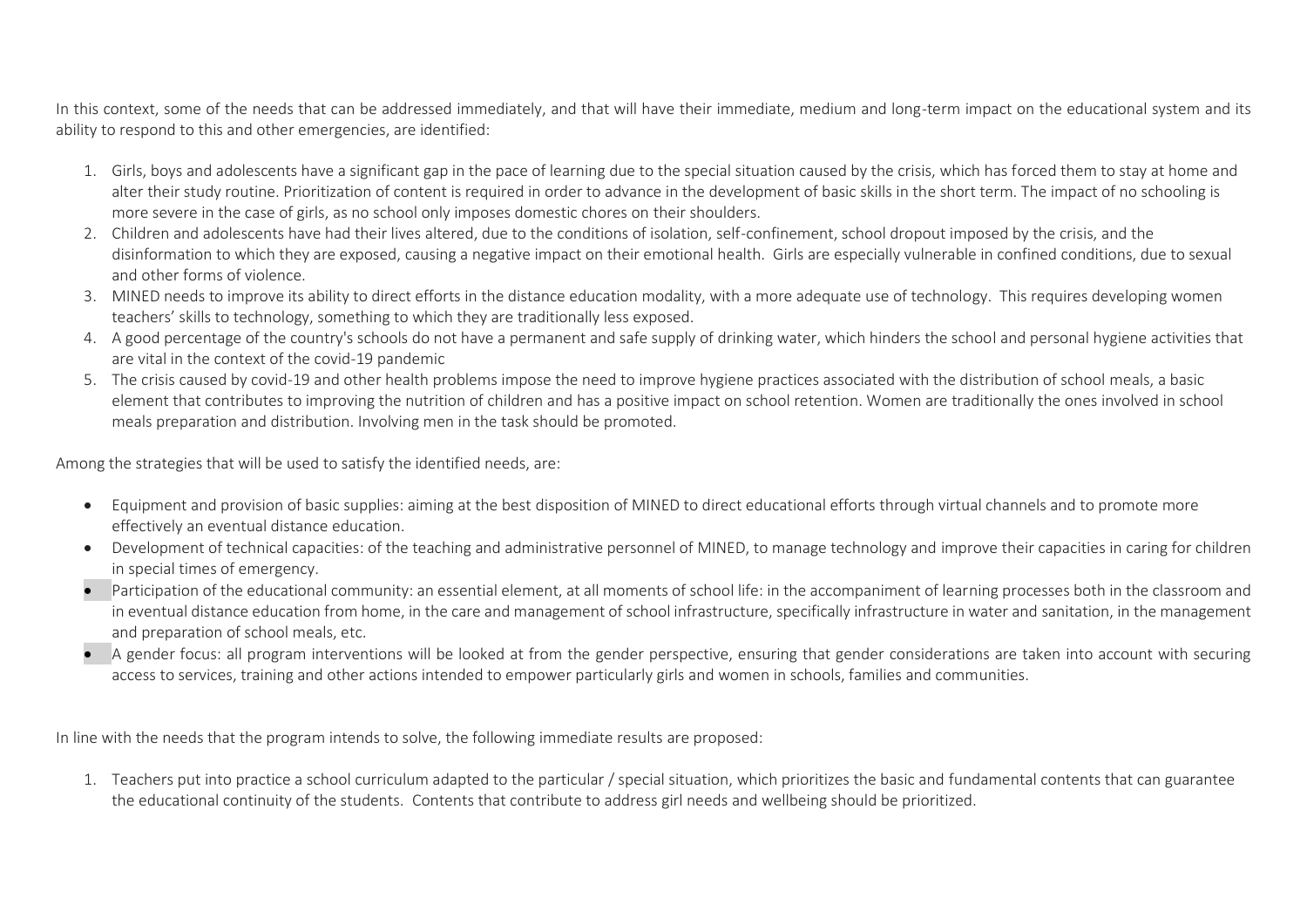- 2. Girls and boys and adolescents, particularly adolescent girls, have psychosocial support tools that help them better face the challenges that the special situation caused by covid19 poses for them. Special attention should be placed to issues such as sexual violence, suicide among adolescents, sexual education and others.
- 3. Municipal and departmental education offices, run mostly by women, are technologically able to carry out on-line administrative and educational processes.
- 4. The educational community has better access to drinking water service in prioritized schools, which contributes to improving food safety and school and personal hygiene actions, thus reducing the risk of contagion of communicable diseases, in particular, covid19
- 5. Educational community in prioritized schools puts into practice better, gender sensitive habits that contribute to guaranteeing food hygiene, in the context of the provision of school meals.

These immediate-term results would contribute to the following long term result:

The educational community, especially members of the educational community at risk (girls, adolescent girls and women) in the territories potentially most vulnerable to the impact of the COVID-19 pandemic, is better prepared, guaranteeing safe, nutritious, equitable and protective learning spaces.

# V. Documentation

*Attach/provide hyperlinks to documents/analysis prepared at the UNCT level with government counterparts to assess the potential cumulative impacts of COVID-19. Please indicate if the UNCT has completed and posted the National Plan for Combating COVID-19 on the WHO partner portal. [1,500 word limit]* 

Objetivos de Desarrollo Sostenible (ODS): <https://sustainabledevelopment.un.org/?menu=1300> *Plan de Educación 2017-2021[: https://www.unicef.org/nicaragua/informes/plan-de-educaci%C3%B3n-2017-2021](https://www.unicef.org/nicaragua/informes/plan-de-educaci%C3%B3n-2017-2021) Ley No.290 Ley de Organización, Competencia y Procedimientos del Poder Ejecutivo: [http://legislacion.asamblea.gob.ni/normaweb.nsf/\(\\$All\)/EFC75B03B4D5C69206257B320059AC3D?OpenDocument](http://legislacion.asamblea.gob.ni/normaweb.nsf/($All)/EFC75B03B4D5C69206257B320059AC3D?OpenDocument)* LEY Nº 985 Ley para una Cultura de Diálogo, Reconciliación, Seguridad, Trabajo y Paz: *legislacion.asamblea.gob.ni/normaweb.nsf/3133c0d121ea3897062568a1005e0f89/5b219b60a3e3cfc306258391005a061f?OpenDocument Plan de contingencia Regional: [https://www.sica.int/documentos/plan-de-contingencia-regional-del-sica-frente-al-covid19\\_1\\_121512.html](https://www.sica.int/documentos/plan-de-contingencia-regional-del-sica-frente-al-covid19_1_121512.html) Plan de acción para enfrentar pandemia COVID 19- MINED, esta estrategia se encuentra en construcción MINSA Medidas Frente al Coronavirus:<http://www.minsa.gob.ni/index.php/repository/Descargas-MINSA/Columna-Derecha/Medidas-Frente-al-Coronavirus/>* [https://www.sica.int/documentos/plan-de-contingencia-regional-del-sica-frente-al-covid19\\_1\\_121512.html](https://www.sica.int/documentos/plan-de-contingencia-regional-del-sica-frente-al-covid19_1_121512.html) Plan Nacional de Desarrollo Humano: [https://www.el19digital.com/app/webroot/tinymce/source/2018/00-](https://www.el19digital.com/app/webroot/tinymce/source/2018/00-Enero/Del22al28Enero/Viernes26Enero/EJES%20DEL%20PROGRAMA%20NACIONAL%20DE%20DESARROLLO%20HUMANO.pdf) [Enero/Del22al28Enero/Viernes26Enero/EJES%20DEL%20PROGRAMA%20NACIONAL%20DE%20DESARROLLO%20HUMANO.pdf](https://www.el19digital.com/app/webroot/tinymce/source/2018/00-Enero/Del22al28Enero/Viernes26Enero/EJES%20DEL%20PROGRAMA%20NACIONAL%20DE%20DESARROLLO%20HUMANO.pdf)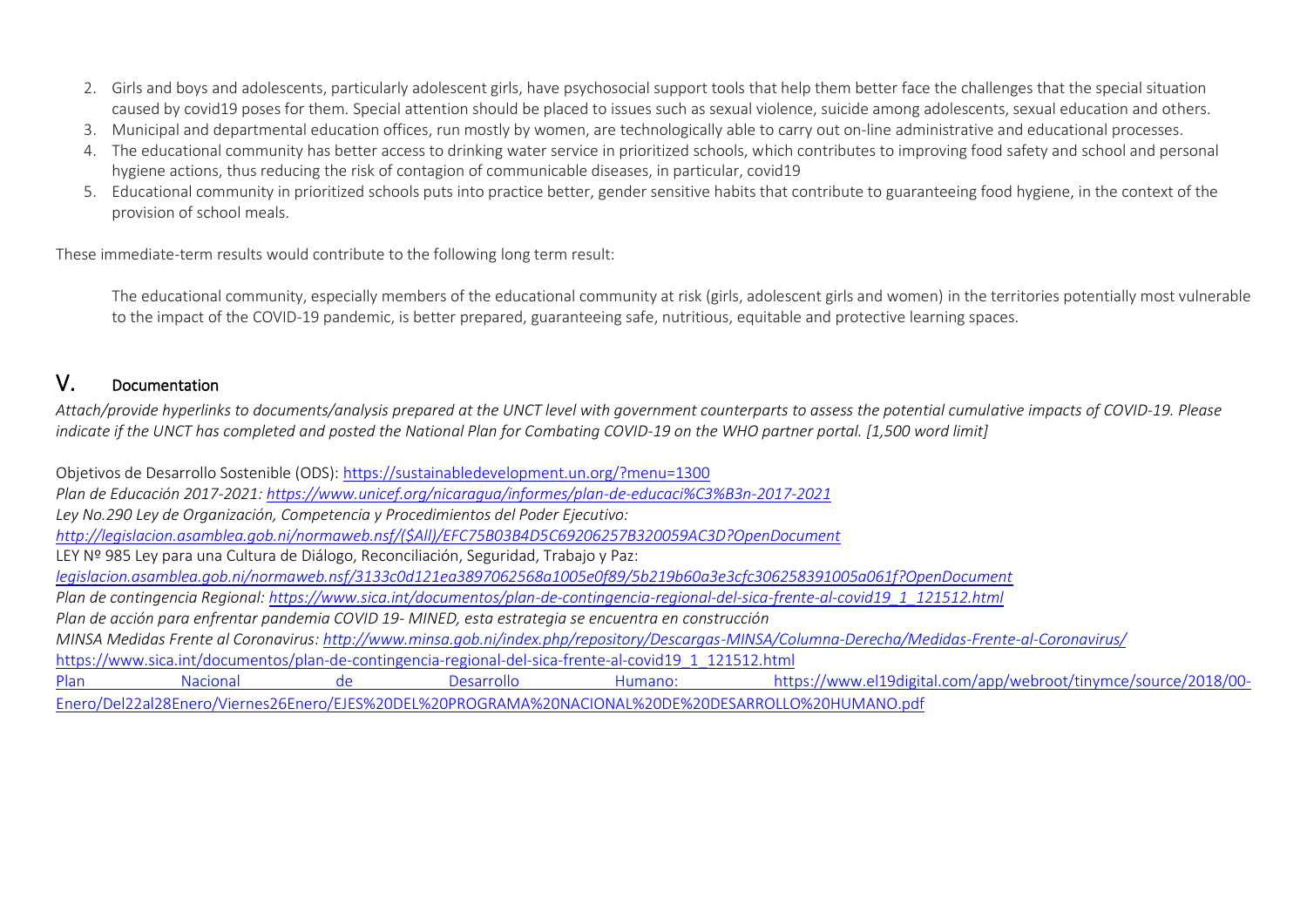# VI. Target population

*Describe and estimate the direct users of the solution and potential impact on beneficiaries. Be explicit on who has established the need (plans, national authorities, civil society, UN own analysis, or citizens). [1,500-word limit]* 

|                |                                                                                                                                                      | Direct beneficiaries <sup>3</sup> |          |         |     |                                      |       |       |                                         |        |  |
|----------------|------------------------------------------------------------------------------------------------------------------------------------------------------|-----------------------------------|----------|---------|-----|--------------------------------------|-------|-------|-----------------------------------------|--------|--|
| No.            | Intervention                                                                                                                                         |                                   | Children |         |     | Mothers, fathers, other<br>guardains |       |       | Teacher and other<br>education officers |        |  |
|                |                                                                                                                                                      | W                                 | М        | Total   | W   | M                                    | Total | W     | M                                       | Total  |  |
|                | Strengthening teaching skills for effective curricular<br>adaptation                                                                                 | 122,318                           | 65,864   | 188,182 |     |                                      |       | 3469  | 2031                                    | 5,500  |  |
| $\overline{2}$ | Psycho-emotional care for children and the educational<br>community in general                                                                       | 122,318                           | 65,864   | 188,182 |     |                                      |       | 3469  | 2031                                    | 5,500  |  |
| 3              | Strengthening<br>the<br>communication,<br>planning,<br>monitoring and evaluation capacity of the different<br>levels of educational management       |                                   |          |         |     |                                      |       | 737   | 622                                     | 1,359  |  |
| $\overline{4}$ | Strengthening the capacity for communication,<br>planning, monitoring and evaluation of educational<br>management at the municipal education offices |                                   |          |         |     |                                      |       | 550   | 450                                     | 1,000  |  |
| .5             | Improving access to drinking water for the well-being<br>of girls, boys and women and men of schools<br>educational community                        | 34,328                            | 32,951   | 67,279  | 625 | 625                                  | 1,250 | 1,250 | 625                                     | 1,875  |  |
| 6              | Improve hygiene and sanitary conditions in schools<br>and in the storage and preparation of school meals                                             | 34,328                            | 32,951   | 67,279  | 625 | 625                                  | 1,250 | 8,267 | 4,133                                   | 12,400 |  |

• 5,500 EPI school principals, teachers and coordinators who will participate in workshops to be held at the 722 EPI centers, reaching out to 57,500 teachers (100%).

- Attention to communications at the 4 levels of institutional management, generating basic conditions to establish the dissemination of information with public servants (MINED headquarters, departmental and municipal education offices, schools).
- 125 municipal delegations equipped with technological kits for videoconferences.
- 625 educational centers will be equipped with plastic containers for water storage.
- 40 educational centers will be served with the drilling of a well and the provision of a water storage tank.

<sup>&</sup>lt;sup>3</sup>. Numbers are of "direct beneficiaries" only, and confirmed by MINED. .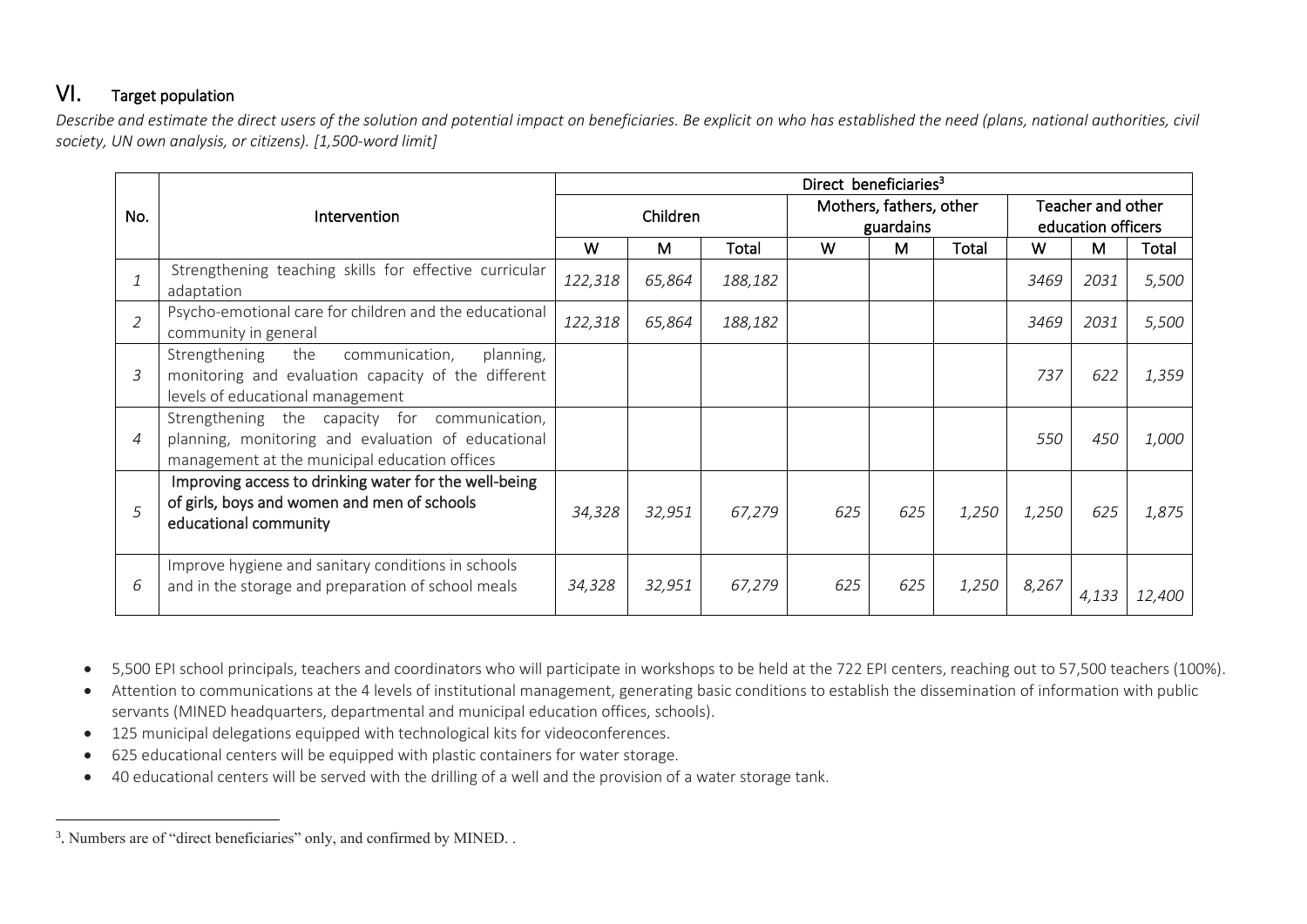- 12,400 teachers will receive Basic Hygiene Kits. (3100 kits x 4 teachers each)
- Students, parents, teachers attended with the delivery of basic kits for preparing the school meal. 4 kits will be delivered for each of the 625 schools.

# VII. Who will deliver this solution?

*List what Recipient UN Organizations (RUNOs) and partners will implement this project and describe their capacities to do so. Include expertise, staff deployed, as well as oversight mechanisms that determine the monitoring and evaluation (M&E) arrangements and responsibilities. Use hyperlinks to relevant sites and the current portfolios of RUNOs so the text is short and to the point. [1,500-word limit]* 

UNICEF in Nicaragua has long lasting relations with the Ministry of Education (MINED). As established in the 2019-2023 cooperation program, UNICEF is committed to work with MINED in contributing to reach out to all children, and particularly the most marginalized, with quality education. Emphasis is giving to the most vulnerable children, and those affected by emergencies. UNIEF provide technical and financial support to a wide variety of issues, but its main concern is ensuring that children enjoy a friendly school and learning environment, free of any kind of violence. Currently, UNICEF is supporting MINED in providing care and support to the education community that is still active despite the emergency, by providing technical assistance and service delivery to secure children's health and protection.

UNICEF Nicaragua is equipped with high caliber staff in the areas of early childhood development, education, protection, communications, supplies and monitoring and evaluation, as well as focal point in the areas of emergency, gender, disabilities, which makes the team ideal to support any emergency related program. UNICEF monitors, on a regular basis, the correct implementation of activities as per annual workplans signed with Implementing partners. A set of relevant indicators are regularly used to keep track of planned actions to deliver expected results. The operations section provides the needed support to ensure Organization's rules and regulations and properly followed.

WFP has a long lasting and effective coordination and join work with Ministry of Education in Nicaragua, specially supporting the implementation of MINED's "Integral Nutritional" National Program", or PINE, which was initially a WFP project. Now WFP provides not only meals for 15% of scholars in the most remote regions of the country, but also technical assistance and support for PINE implementation. Since COVID-19 emergency, WFP has maintained coordination and assistance with PINE and MINED regarding COVID-19 response. Also, WFP has access to schools and MINED officials at national level and locally where it supports PINE. One of the strategic activities in the 2019-2023 Country Strategic Plan is related to School Meal and Social Protection programs. WFP has a Country Office in Managua and Field Offices Jinotega, RACCN, Triángulo Minero and Nueva Segovia regions. It has programmatic and operational capacity to carry out this project, as well staff who knows very well the situation of education sector at national level and school environment at local level. WFP also has technical personnel and expertise to carry out the infrastructure activities of the project, also it has experience carrying out infrastructure projects in coordination with MINED.

WFP is committed to designing and implementing effective, relevant, and sustainable programes, oriented towards and informed by results. WFP Nicaragua has the WFP's organizational accreditation in Excellence on Gender. WFP Nicaragua has a monitoring and evaluation (M&E) system, guided by its corporate guidelines, including the Corporate Results Framework (CRF). Through its regular M&E activities, WFP reviews performance, assesses the effects of its interventions and identifies whether there is a need for corrective action during the cycle of implementation. WFP will monitor performance in collaboration with government partners, following a results-based and gender-responsive approach for measuring outcomes, processes and output indicators in targeted schools. The results framework will be the basis for the monitoring process; data will be collected through field visits and surveys complemented by records provided by MINED and communities. Monitoring will be conducted after delivery of goods and outcome monitoring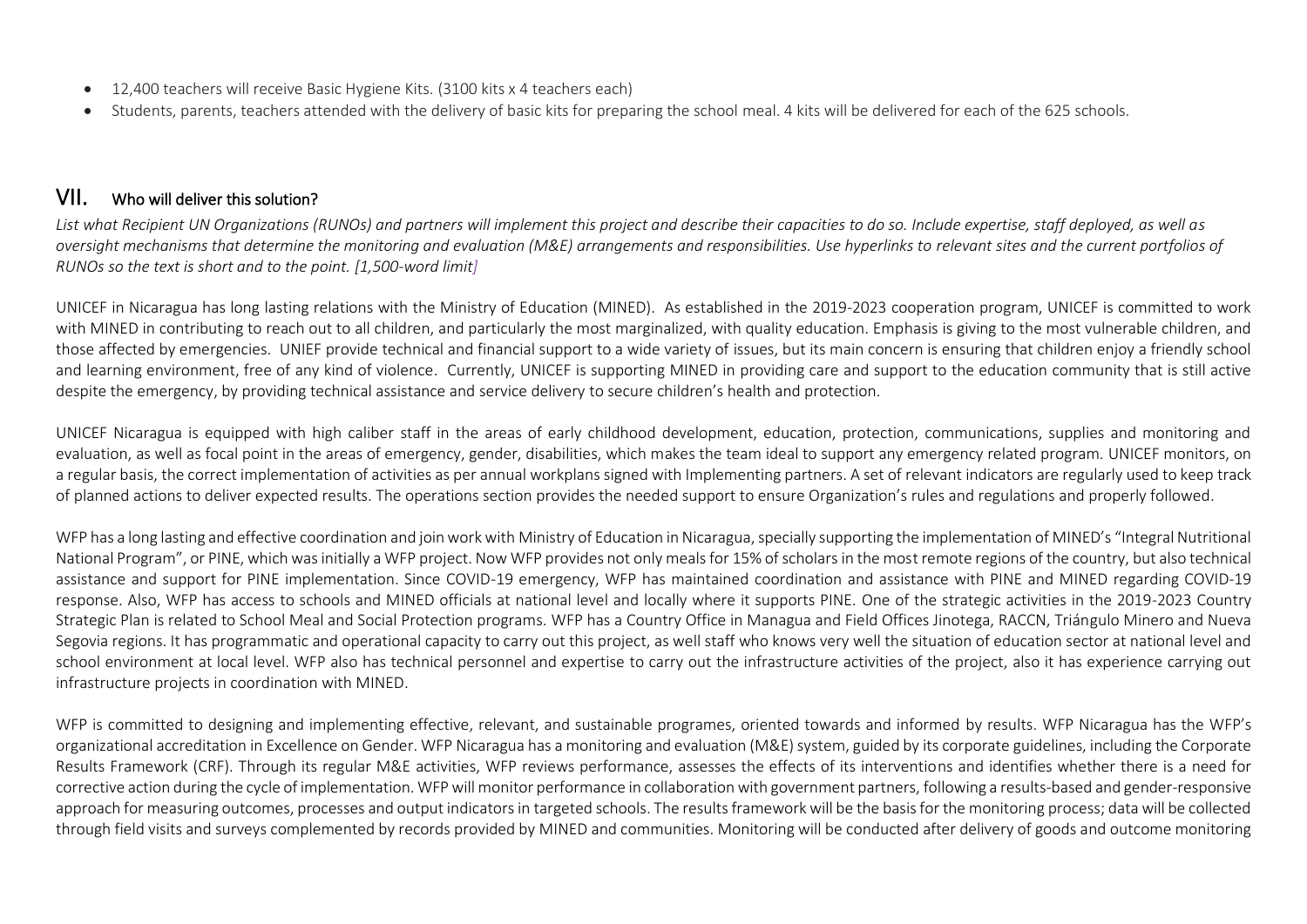will be carried out in coordination with the Ministry of Education. All indicators will be disaggregated by age and gender and data collection will be followed by gender and age analyses. WFP will use feedback from stakeholders about project activities and implementation of corrective measures as required. WFP also will conduct regular monitoring activities through field visits to collect information on processes and output indicators. WFP's field offices staff in proximity to implementation areas will provide continuous

oversight, including at key periods of the year. Through follow-up meetings, WFP will provide feedback, recommendations, and lessons learned to enable WFP to implement corrective measures as required. Additional WFP monitoring personnel is knowledgeable and skilled in gender-responsive monitoring. All results identified through WFP M&E system will be conveyed through agreed project reports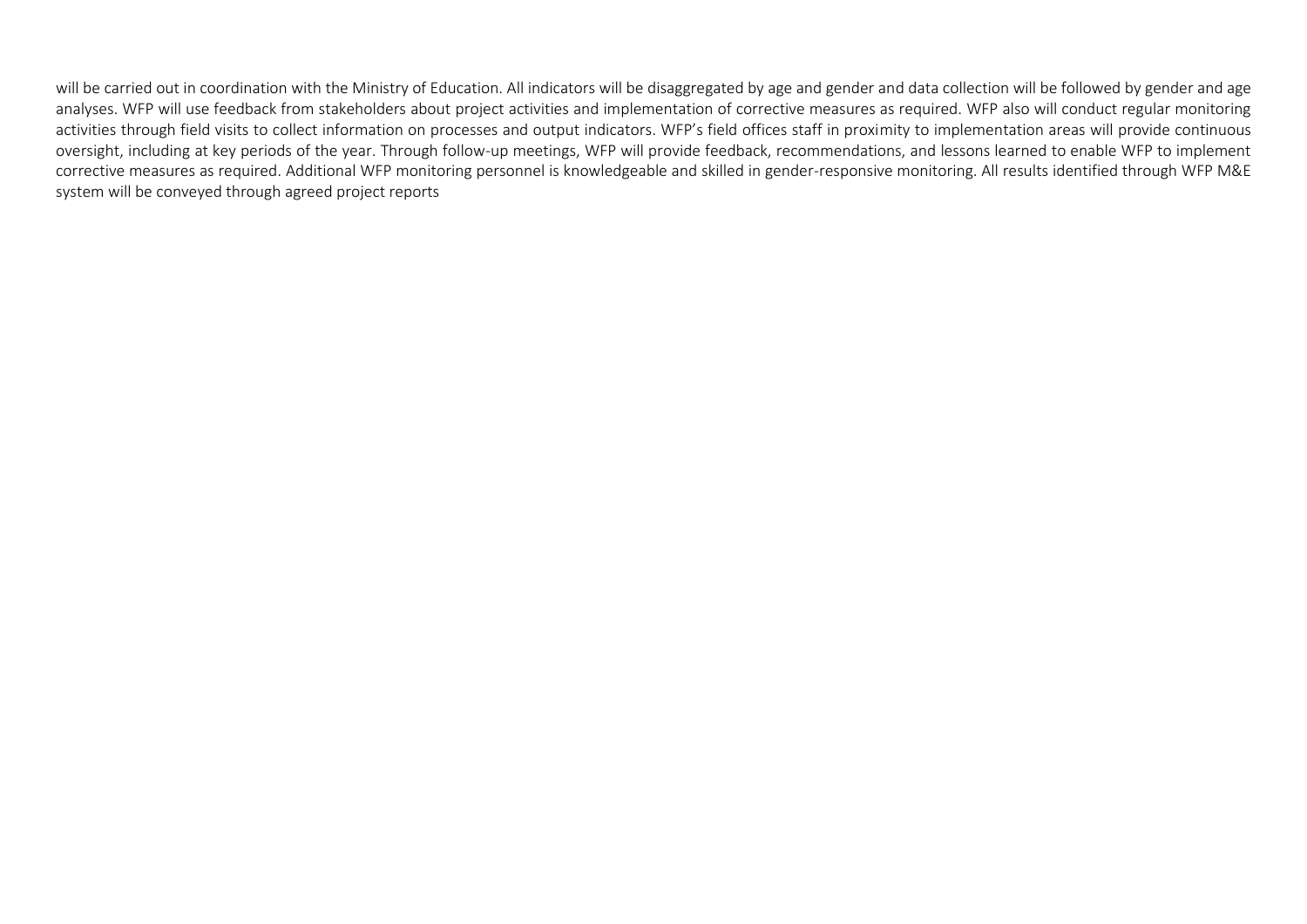| Contacts             | Resident Coordinator or Focal Point in his/her Office                                                                                    |
|----------------------|------------------------------------------------------------------------------------------------------------------------------------------|
|                      | Name: Ivan Yerovi                                                                                                                        |
|                      | Email: iyerovi@unicef.org                                                                                                                |
|                      | Position: UNICEF Country Representative / Interagency Technical Coordinator (at the time this proposal was prepared and sent)            |
|                      | <b>Other Email:</b>                                                                                                                      |
|                      | Telephone: +505 84069081                                                                                                                 |
|                      | Skype: ivan.yerovi                                                                                                                       |
| Description          | [400 characters limit]                                                                                                                   |
|                      | The project Strengthening of the Educational Strategy to address challenges derived from the Emergency before COVID-19 that              |
|                      | promote educational care in any setting in Nicaragua aims at strengthening capacities of MINED to ensure educational continuity and      |
|                      | socioemotional care of girls, boys, adolescents, youth and adults, through the implementation of the protocol of action in schools to    |
|                      | prevent COVID-19. It reinforces the national plan for basic and secondary education, to ensure educational continuity and care of        |
|                      | children in light of the impact generated by the pandemic. It comprises six components: .1. Development of teaching skills for effective |
|                      | curricular adaptation; 2. Psycho-emotional care for children and the educational community in general; 3. Strengthening the              |
|                      | communication, planning, monitoring and evaluation capacity of the different levels of educational management; 4. Strengthening the      |
|                      | capacity for communication, planning, monitoring and evaluation of educational management at the municipal education offices; 5.         |
|                      | Improving access to drinking water for the well-being of girls, boys and women and men of schools educational community; 6. Improve      |
|                      | hygiene and sanitary conditions in schools and in the storage and preparation of school meals.                                           |
|                      |                                                                                                                                          |
|                      |                                                                                                                                          |
| Universal            | Gender Marker: (bold the selected; pls select one only)                                                                                  |
| <b>Markers</b>       |                                                                                                                                          |
|                      |                                                                                                                                          |
|                      | a) Have gender equality and/or the empowerment of women and girls as the primary or principal objective.                                 |
|                      |                                                                                                                                          |
|                      | b) Make a significant contribution to gender equality and/or the empowerment of women and girls;                                         |
|                      |                                                                                                                                          |
|                      | c) Make a limited contribution or no contribution to gender equality and/or the empowerment of women and girls.                          |
|                      | Human Rights Based Approach to COVID19 Response (bold the selected) : Yes/No                                                             |
| <b>Fund Specific</b> |                                                                                                                                          |
| <b>Markers</b>       |                                                                                                                                          |
|                      |                                                                                                                                          |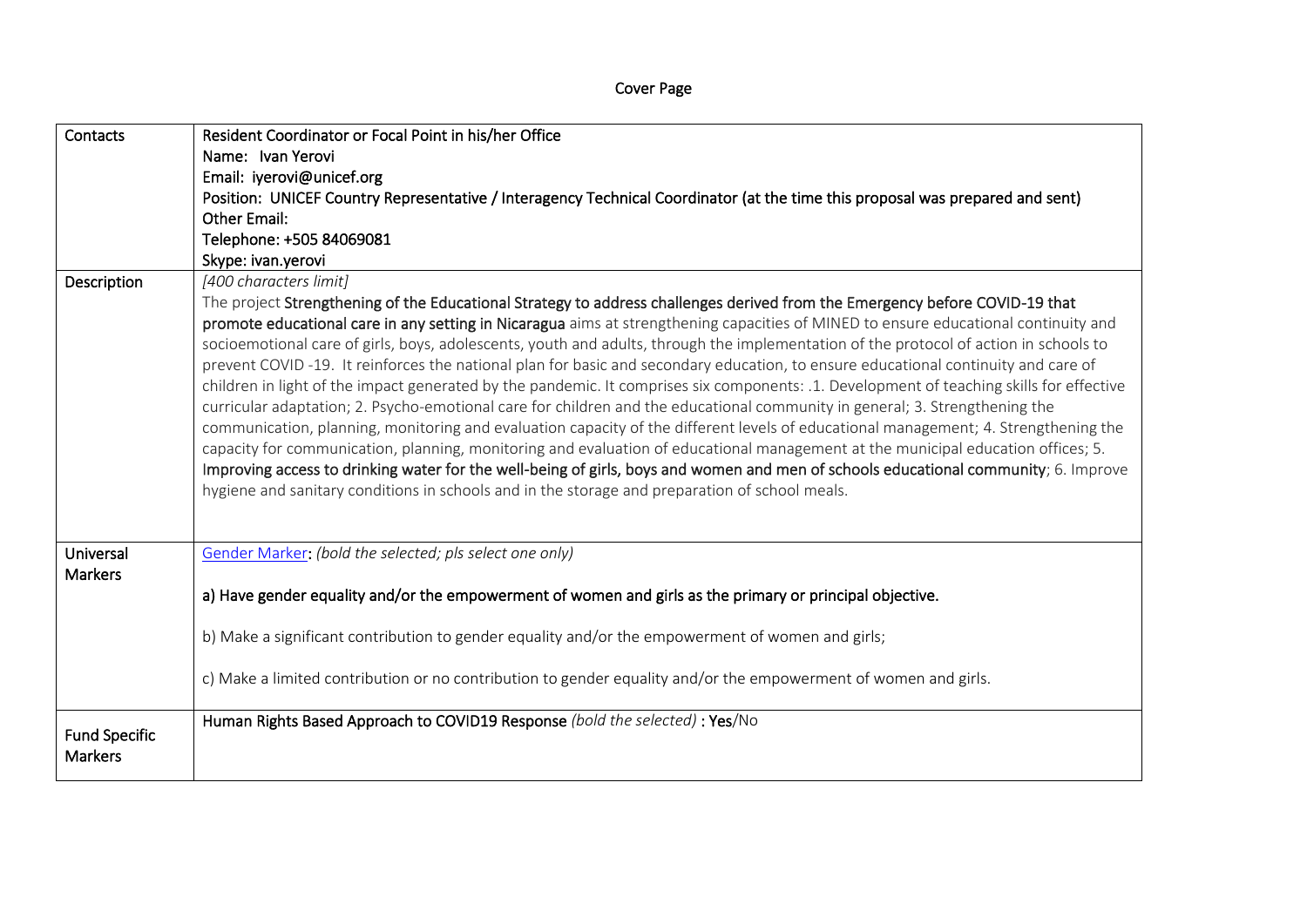|                     | Fund Windows (bold the selected; pls select one only)                |               |               |                                                                                                    |  |  |  |  |  |  |
|---------------------|----------------------------------------------------------------------|---------------|---------------|----------------------------------------------------------------------------------------------------|--|--|--|--|--|--|
|                     | Window 1: Enable Governments and Communities to Tackle the Emergency |               |               |                                                                                                    |  |  |  |  |  |  |
|                     | Window 2: Reduce Social Impact and Promote Economic Response         |               |               |                                                                                                    |  |  |  |  |  |  |
|                     |                                                                      |               |               |                                                                                                    |  |  |  |  |  |  |
|                     |                                                                      |               |               |                                                                                                    |  |  |  |  |  |  |
| Geographical        | Regions: Latin America                                               |               |               |                                                                                                    |  |  |  |  |  |  |
| Scope               | Country: Nicaragua                                                   |               |               |                                                                                                    |  |  |  |  |  |  |
| <b>Recipient UN</b> | UNICEF and WFP                                                       |               |               |                                                                                                    |  |  |  |  |  |  |
| Organizations       |                                                                      |               |               |                                                                                                    |  |  |  |  |  |  |
|                     |                                                                      |               |               |                                                                                                    |  |  |  |  |  |  |
| Implementing        | Ministry of Education (MINED - Spanish acronym)                      |               |               |                                                                                                    |  |  |  |  |  |  |
| Partners            |                                                                      |               |               |                                                                                                    |  |  |  |  |  |  |
| Programme and       | <b>Budget</b>                                                        | Agency        | Amount        | Comments                                                                                           |  |  |  |  |  |  |
| <b>Project Cost</b> | <b>Budget Requested</b>                                              | <b>WFP</b>    | \$400,000.00  |                                                                                                    |  |  |  |  |  |  |
|                     |                                                                      | <b>UNICEF</b> | \$600,000.00  |                                                                                                    |  |  |  |  |  |  |
|                     | In-kind Contributions                                                |               |               | - there is significant in-kind contribution by MINED, but it has not been estimated                |  |  |  |  |  |  |
|                     |                                                                      |               |               | in US\$                                                                                            |  |  |  |  |  |  |
|                     | Total                                                                |               | \$1,000,000.0 |                                                                                                    |  |  |  |  |  |  |
| <b>Comments</b>     |                                                                      |               |               | Estimates are preliminary, as budget needs to be worked in more detail with the local counterpart. |  |  |  |  |  |  |
| Programme           | Start Date: Mayo 2020                                                |               |               |                                                                                                    |  |  |  |  |  |  |
| Duration            |                                                                      |               |               |                                                                                                    |  |  |  |  |  |  |
|                     | Duration (In months): 12 months                                      |               |               |                                                                                                    |  |  |  |  |  |  |
|                     | End Date: April 2021                                                 |               |               |                                                                                                    |  |  |  |  |  |  |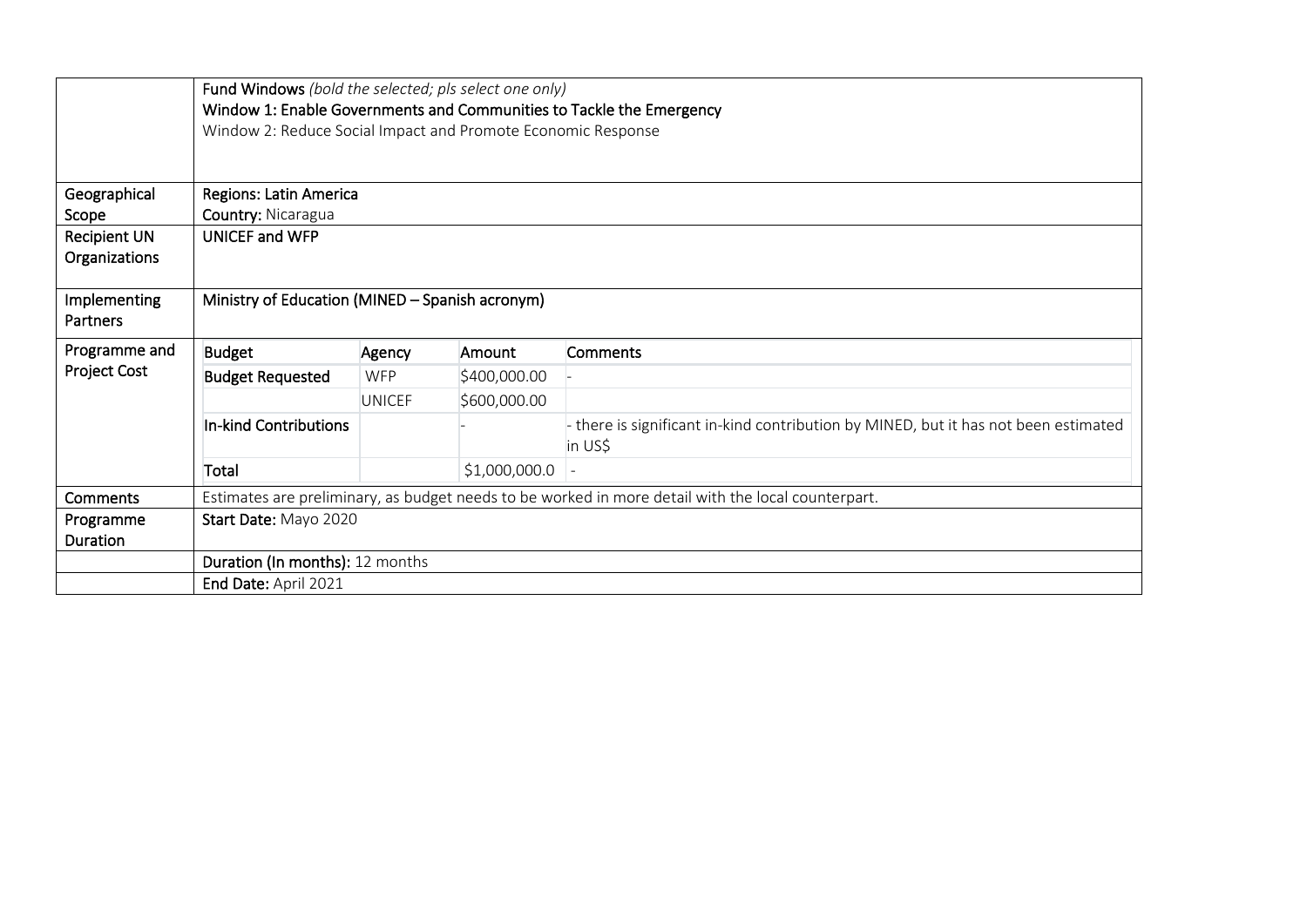# Results Framework

# INSTRUCTIONS: Each proposal will pick a window. As part of the proposal the agencies, funds and programme will develop an outcome, outcome indicators, outputs and output indicators that will contribute to the achievement of the selected proposal outcome.

| Window 1: Proposal<br>Outcome |                                                                                                                                            |                      |                               | <b>Outcome Total</b><br><b>Budget</b> |
|-------------------------------|--------------------------------------------------------------------------------------------------------------------------------------------|----------------------|-------------------------------|---------------------------------------|
|                               | 1.1. The educational community, especially in the territories potentially most vulnerable to the impact of the                             |                      | <b>USD</b><br>USD1,000.000.00 |                                       |
|                               | COVID-19 pandemic, is better prepared, guaranteeing safe and protective learning spaces.                                                   |                      |                               |                                       |
|                               |                                                                                                                                            | Responsible Org (UN) |                               |                                       |
| <b>Outcome Indicator</b>      | 1.1 <sup>a</sup>                                                                                                                           |                      |                               |                                       |
| [Max 2500                     | % of children who complete their school                                                                                                    | 100%                 | 2020 administrative           | <b>UNICEF</b>                         |
| characters]                   | year with no major challenges due to<br>covid19 crisis                                                                                     | data from MINED      | <b>WFP</b>                    |                                       |
| <b>Proposal Outputs</b>       | 1.1.1                                                                                                                                      |                      |                               |                                       |
|                               | Teachers put into practice a school curriculum adapted to the particular / special situation, which prioritizes the basic and fundamental  |                      |                               |                                       |
|                               | contents that can guarantee the educational continuity of the students.                                                                    |                      |                               |                                       |
|                               | 1.2.1                                                                                                                                      |                      |                               |                                       |
|                               | Girls, boys and adolescents, particularly adolescent girls, have psychosocial support tools that help them better face the challenges that |                      |                               |                                       |
|                               | the special situation caused by covid19 poses for them.                                                                                    |                      |                               |                                       |
|                               | 1.3.1                                                                                                                                      |                      |                               |                                       |
|                               | Municipal and departmental education offices, run mostly by women, are technologically able to carry out on-line administrative and        |                      |                               |                                       |
|                               | educational processes.                                                                                                                     |                      |                               |                                       |
|                               | 1.4.1                                                                                                                                      |                      |                               |                                       |
|                               | The educational community has better access to drinking water service in prioritized schools, which contributes to improving school        |                      |                               |                                       |
|                               | and personal hygiene actions, thus reducing the risk of contagion of communicable diseases, and in particular, in covid19.                 |                      |                               |                                       |
|                               | 1.5.1                                                                                                                                      |                      |                               |                                       |
|                               | Educational community in prioritized schools puts into practice better gender sensitive habits that contribute to guaranteeing food        |                      |                               |                                       |
|                               | hygiene, in the context of the provision of school meals.                                                                                  |                      |                               |                                       |
| Proposal Output               | 1.1.1a                                                                                                                                     | 5,500 teachers       | administrative data           | <b>UNICEF</b>                         |
| Indicators                    | # of teachers who implement the                                                                                                            | receive the          |                               |                                       |
|                               | curriculum adaptation strategy                                                                                                             | guidelines for       |                               |                                       |
|                               |                                                                                                                                            | Curriculum           |                               |                                       |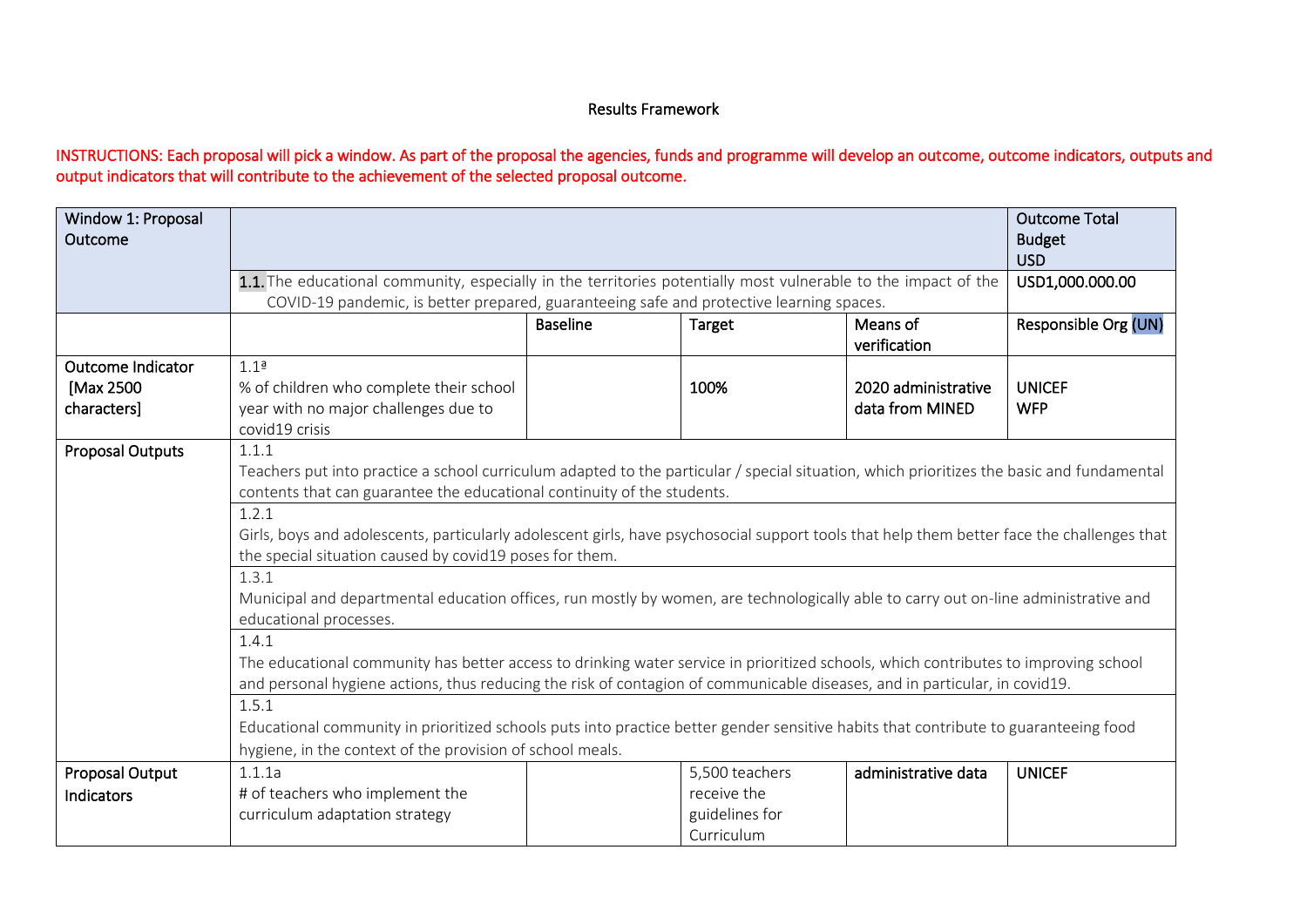| 1.2.1a<br># of children who receive sico-social<br>support in the year 2020                         |                                                         | adaptation - 63%<br>women<br>n=beneficiaries<br>5,500 teachers<br>support the psico-<br>social strategy to<br>ensure reintegration<br>of student to school -<br>63% women | administrative data                                                              | <b>UNICEF</b> |
|-----------------------------------------------------------------------------------------------------|---------------------------------------------------------|---------------------------------------------------------------------------------------------------------------------------------------------------------------------------|----------------------------------------------------------------------------------|---------------|
| 1.3.1a<br># of municipal education offices<br>connected to the MINED's national<br>virtual network. | 20 education<br>offices are already<br>connected        | beneficiaries<br>125 municipal offices<br>Will be connected<br>additionally - 55%<br>women beneficiaries                                                                  | Administrative<br>data<br>Reports of virtual<br>activity by<br>municipal offices | <b>UNICEF</b> |
| 1.4.1 # of schools that have Access to<br>potable water                                             | 3,057 schools have<br>acccess                           | 40 schoolswill have<br>access to potable<br>water, permanently                                                                                                            | -administrative<br>registries<br>- field reports on<br>task completion           | <b>WFP</b>    |
| 1.4.2 # of schools that count with safe<br>storage and distribution of potable<br>water             | 1,386 schools are in<br>need of equipping<br>themselves | 625 schools will have<br>the equipment to<br>storage and<br>distribute potable<br>water in a safe<br>$manner - 52%$<br>women beneficiaries                                | -administrative<br>registries                                                    | <b>WFP</b>    |
| 1.5.1a<br># of teachers equipped with hygiene kits                                                  | $\mathbf 0$                                             | 12,400 teachers                                                                                                                                                           | Administratve<br>registries                                                      | <b>WFP</b>    |
| 1.5.1 <sub>b</sub><br># of kits provided to teaches for their<br>classrooms                         |                                                         | 3,100 kits delivered -<br>54% women<br>beneficiaries                                                                                                                      | Administrative<br>registries                                                     | <b>WFP</b>    |
| 1.5.1c<br># of kits to safely handle provision of<br>school meal,                                   | $\mathbf 0$                                             | 625 kits delivered -<br>54% women<br>beneficiaries                                                                                                                        | Administraive<br>registries                                                      | <b>WFP</b>    |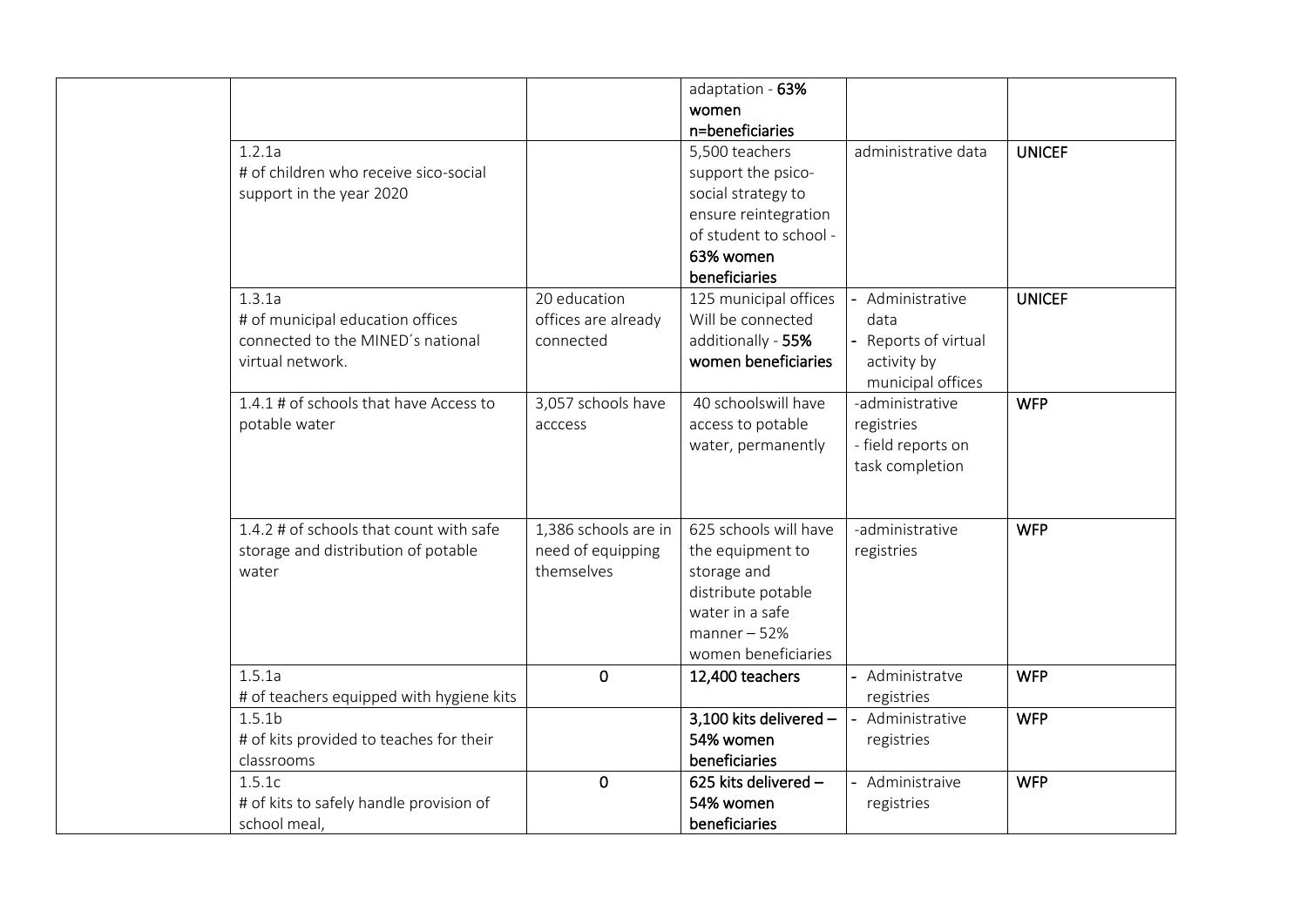# Please consult Annex: SDG List

# Please select no more than three Goals and five SDG targets relevant to your programme.

*(selections may be bolded)* 

|                                       | Sustainable Development Goals (SDGs) [select max 3 goals]                                                                  |  |  |                                                                                                                                                                                  |                                                  |  |  |  |
|---------------------------------------|----------------------------------------------------------------------------------------------------------------------------|--|--|----------------------------------------------------------------------------------------------------------------------------------------------------------------------------------|--------------------------------------------------|--|--|--|
|                                       | SDG 1 (No poverty)                                                                                                         |  |  | SDG 9 (Industry, Innovation and Infrastructure)                                                                                                                                  |                                                  |  |  |  |
|                                       | SDG 2 (Zero hunger)                                                                                                        |  |  | SDG 10 (Reduced Inequalities)                                                                                                                                                    |                                                  |  |  |  |
| $\boxtimes$                           | SDG 3 (Good health & well-being)                                                                                           |  |  | SDG 11 (Sustainable Cities & Communities)                                                                                                                                        |                                                  |  |  |  |
| $\boxtimes$                           | SDG 4 (Quality education)                                                                                                  |  |  | SDG 12 (Responsible Consumption & Production)                                                                                                                                    |                                                  |  |  |  |
| $\boxtimes$                           | SDG 5 (Gender equality)                                                                                                    |  |  | SDG 13 (Climate action)                                                                                                                                                          |                                                  |  |  |  |
| $\boxtimes$                           | SDG 6 (Clean water and sanitation)                                                                                         |  |  | SDG 14 (Life below water)                                                                                                                                                        |                                                  |  |  |  |
|                                       | SDG 7 (Sustainable energy)                                                                                                 |  |  | SDG 15 (Life on land)                                                                                                                                                            |                                                  |  |  |  |
|                                       | SDG 8 (Decent work & Economic Growth)                                                                                      |  |  | SDG 16 (Peace, justice & strong institutions)                                                                                                                                    |                                                  |  |  |  |
|                                       | SDG 17 (Partnerships for the Goals)                                                                                        |  |  |                                                                                                                                                                                  |                                                  |  |  |  |
|                                       | Relevant SDG Targets and Indicators<br>[Depending on the selected SDG please indicate the relevant target and indicators.] |  |  |                                                                                                                                                                                  |                                                  |  |  |  |
| Indicator # and Description<br>Target |                                                                                                                            |  |  |                                                                                                                                                                                  | <b>Estimated %</b><br><b>Budget</b><br>allocated |  |  |  |
| SDG 3 (Good health & well-being)      |                                                                                                                            |  |  | 3.d Strengthen the capacity of all countries, in particular developing countries, for early<br>30%<br>warning, risk reduction and management of national and global health risks |                                                  |  |  |  |
| SDG 4 (Quality education)             |                                                                                                                            |  |  | 4.1 By 2030, ensure that all girls and boys complete free, equitable and quality primary and<br>10%<br>secondary education leading to relevant and effective learning outcomes   |                                                  |  |  |  |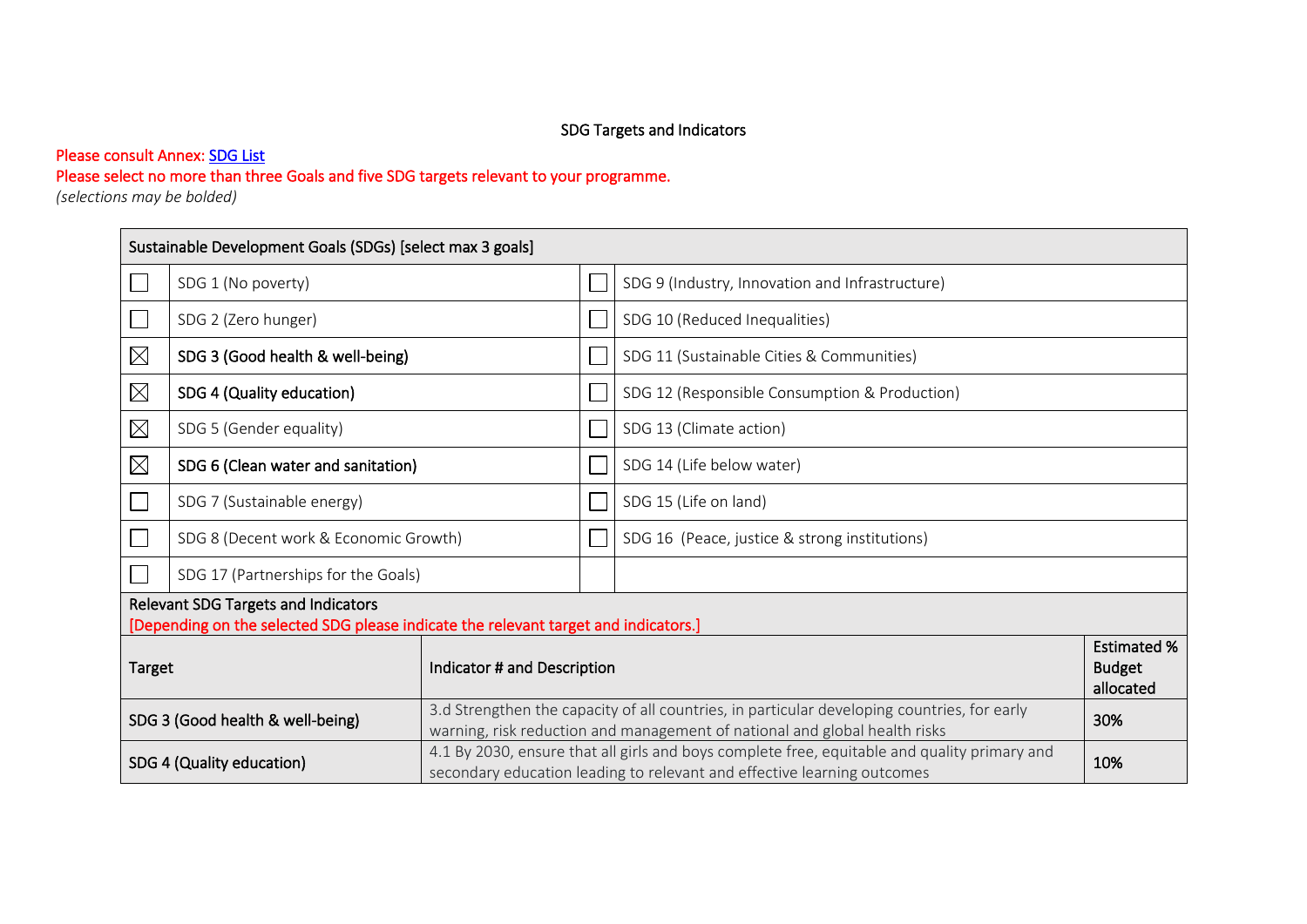| SDG 4 (Quality education)          | 4.5 By 2030, eliminate gender disparities in education and ensure equal access to all levels of<br>education and vocational training for the vulnerable, including persons with disabilities,<br>indigenous peoples and children in vulnerable situations |     |  |  |  |
|------------------------------------|-----------------------------------------------------------------------------------------------------------------------------------------------------------------------------------------------------------------------------------------------------------|-----|--|--|--|
|                                    | 5.1 End all forms of discrimination against all women and girls everywhere                                                                                                                                                                                | 10% |  |  |  |
| SDG 5 (Gender Equality)            | 5.5. Ensure women's full and effective participation and equal opportunities for leadership at<br>all levels of decision-making in political, economic and public life                                                                                    |     |  |  |  |
|                                    | 5.B. Enhance the use of enabling technology, in particular information and communications<br>technology, to promote the empowerment of women                                                                                                              | 5%  |  |  |  |
| SDG 6 (Clean water and sanitation) | 6.b Support and strengthen the participation of local communities in improving water and<br>sanitation management                                                                                                                                         | 30% |  |  |  |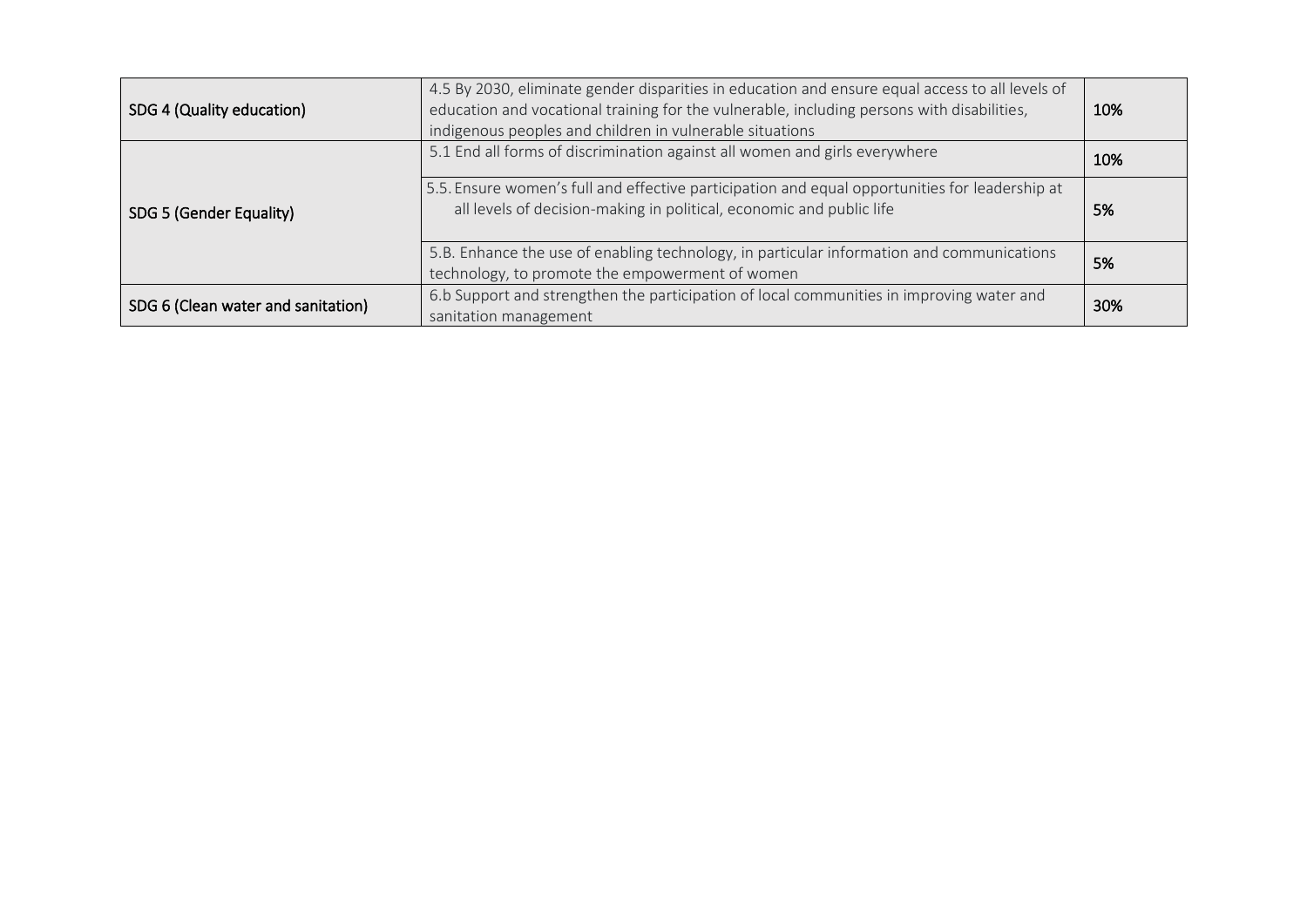### Risk

### What risks and challenges will complicate this solution, and how they will be managed and overcome?

*(COVID19 has created an unprecedented and fast changing development context. Accepting this volatile situation, please identify up to three risk to the success of the proposal based on best available analysis to the UN)* Please enter no more than 3.

| Event                                   | Categories            | Level               | Likelihood          | Impact         | <b>Mitigating Measures</b>      | <b>Risk Owner</b> |
|-----------------------------------------|-----------------------|---------------------|---------------------|----------------|---------------------------------|-------------------|
|                                         | Financial             | $3 -$ Very High     | $6$ – Expected      | $5 -$ Extreme  | (List the specific mitigation   |                   |
|                                         | Operational           | $2 - \text{Median}$ | $5 -$ Highly Likely | $4 - Major$    | measures)                       |                   |
|                                         | Organizational        | High                | $4$ – Likely        | $3 -$ Moderate |                                 |                   |
|                                         | Political (regulatory | $1 -$ Low           | 3-Moderate          | $2 -$ Minor    |                                 |                   |
|                                         | and/or strategic)     |                     | 2 - Low Likelihood  | $1 -$          |                                 |                   |
|                                         |                       |                     | 1- Not Likely       | Insignificant  |                                 |                   |
|                                         |                       |                     | 0 - Not Applicable  |                |                                 |                   |
| Risk1 Description                       | Select from above     | Select from         | Select from above   | Select from    | UN agencies have the            |                   |
|                                         |                       | above               | $2 -$ Moderate      | above          | capacity to access              |                   |
| Due to poor offer, inputs are not       | Operational           | $2 - \text{Median}$ |                     | $4 - Major$    | international markets in case   |                   |
| locally available.                      |                       |                     |                     |                | local markets are not           | <b>UN</b>         |
|                                         |                       |                     |                     |                | sufficiently equipped.          |                   |
| Risk 3                                  | Political             | $2 - Medium$        | 3- Moderate         | 4 - Major      | A set of gender sensitive       | <b>MINED</b>      |
| Description                             |                       |                     |                     |                | criteria must be applied to all |                   |
|                                         |                       |                     |                     |                | interventions, along with a     |                   |
| Social norms do not favor gender        |                       |                     |                     |                | communication for               |                   |
| equality                                |                       |                     |                     |                | development strategies to       |                   |
|                                         |                       |                     |                     |                | change social behavior.         |                   |
| Risk 3                                  | Operational           | 2 - Medium          | 2 - Iow likelihood  | 3 - moderate   | MINED establishes               | <b>MINED</b>      |
| Description                             |                       |                     |                     |                | coordination with other         |                   |
|                                         |                       |                     |                     |                | institutions, private sector    |                   |
| Technical and operational demands       |                       |                     |                     |                | and civil society, to get       |                   |
| placed by expanding the MINED's         |                       |                     |                     |                | support.                        |                   |
| virtual network are not met due to lack |                       |                     |                     |                |                                 |                   |
| of resources.                           |                       |                     |                     |                |                                 |                   |